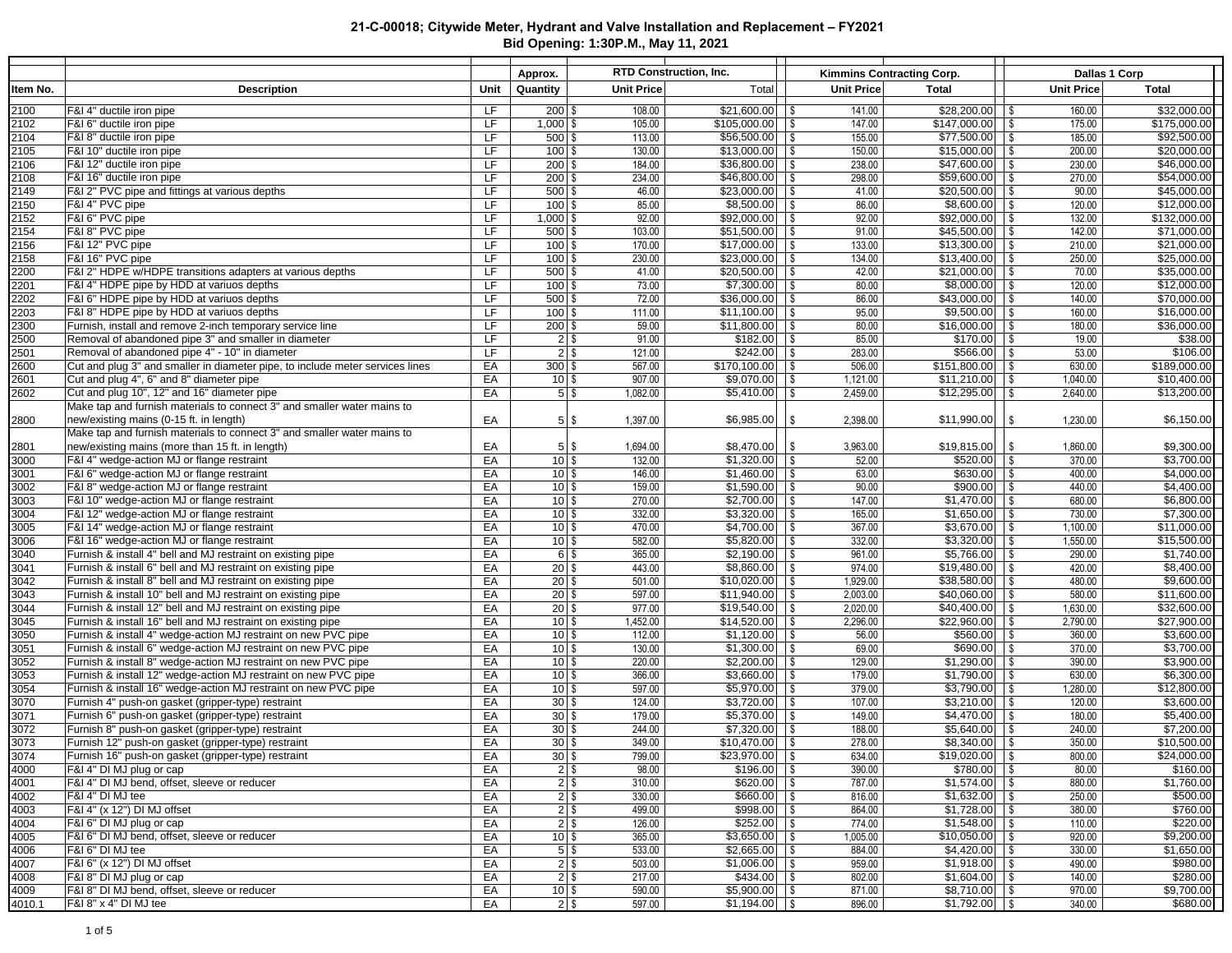| Total<br>Quantity<br>Unit Price<br>Unit Price<br><b>Unit Price</b><br><b>Total</b><br>ltem No.<br><b>Description</b><br>Unit<br><b>Total</b><br>F&I 8" x 6" DI MJ tee<br>681.00<br>$$1,362.00$ \ \ \$<br>920.00<br>\$740.00<br>370.00<br>4010.2<br>EA<br>$21$ \$<br>F&I 8" x 8" DI MJ tee<br>\$820.00<br>EA<br>$2$ \$<br>729.00<br>959.00<br>410.00<br>4010.3<br>783.00<br>$$1,566.00$ \ \ \$<br>\$1,200.00<br>4011<br>F&I 8" (x 12") DI MJ offset<br>EA<br>$2$ \$<br>1,055.00<br>600.00<br>\$500.00<br>F&I 12" D MJ plug or cap<br>446.00<br>$$892.00$ \ \ \$<br>863.00<br>$$1,726.00$ \\$<br>250.00<br>4012<br>EA<br>$2$ \$<br>F&I 12" DI MJ sleeve or reducer<br>$2$ \$<br>770.00<br>933.00<br>$$1,866.00$ \\$<br>1,390.00<br>\$2,780.00<br>4013<br>EA<br>F&I 12" DI MJ 11.25° (or 22.5°) bend<br>756.00<br>960.00<br>$$1,920.00$ \ \ \$<br>\$2,740.00<br>4013.1<br>EA<br>$2$ \$<br>1,370.00<br>797.00<br>\$2,820.00<br>4013.2<br>F&I 12" 45° DI MJ bend<br>EA<br>$2$ \$<br>1,001.00<br>1,410.00<br>$2$ \$<br>821.00<br>1,057.00<br>$$2,114.00$ \\$<br>\$2,940.00<br>4013.3<br>F&I 12" 90° DI MJ bend<br>EA<br>1,470.00<br>F&I 12" x 4" (or 6") DI MJ tee<br>$2$ \$<br>842.00<br>1,056.00<br>550.00<br>\$1,100.00<br>4014.1<br>EA<br>897.00<br>1,085.00<br>$$2,170.00$ \\$<br>\$1,200.00<br>4014.2<br>F&I 12" x 8" DI MJ tee<br>EA<br>$2$ \$<br>600.00<br>F&I 12" x 12" DI MJ tee<br>$2$ \$<br>$$2,370.00$ \\$<br>\$1,420.00<br>4014.3<br>EA<br>1,086.00<br>1,185.00<br>710.00<br>$2$ \$<br>1,152.00<br>1,403.00<br>$$2,806.00$ \\$<br>790.00<br>\$1,580.00<br>4015<br>F&I 12" (x 12") DI MJ offset<br>EA<br>$2$ \$<br>793.00<br>$$1,586.00$ \ \ \$<br>1,103.00<br>\$1,060.00<br>4016<br>F&I 16" MJ DI MJ plug or cap<br>EA<br>530.00<br>4017<br>F&I 16" DI MJ sleeve or reducer<br>EA<br>$2$ \$<br>1,106.00<br>\$2,212.00<br>$\sqrt{ }$<br>2,506.00<br>$$5,012.00$ \\$<br>1,630.00<br>\$3,260.00<br>4017.1<br>F&I 16" DI MJ 11.25° bend<br>EA<br>$2$ \$<br>1,182.00<br>\$2,364.00<br>2,629.00<br>$$5,258.00$ \ \ \$<br>1,690.00<br>\$3,380.00<br>$\vert$ \$<br>$2$ \ $\frac{1}{2}$<br>1,148.00<br>\$2,296.00<br>2,600.00<br>4017.2<br>F&I 16" 22.5° DI MJ bend<br>EA<br>$\sqrt{3}$<br>$$5,200.00$ \ \ \ \$<br>1,660.00<br>\$3,320.00<br>1,168.00<br>2,621.00<br>4017.3<br>EA<br>$2$ \$<br>\$2,336.00<br>$\sqrt{3}$<br>$$5,242.00$ \\$<br>1,690.00<br>\$3,380.00<br>F&I 16" 45° DI MJ bend<br>1,423.00<br>2,832.00<br>4017.4<br>F&I 16" 90° DI MJ bend<br>EA<br>$2$ \ $\sqrt$<br>$$5,664.00$ \ \ \$<br>1,910.00<br>\$3,820.00<br>1,368.00<br>2,717.00<br>4018.1<br>F&I 16" x 4" (or 6") DI MJ tee<br>EA<br>$2$ \$<br>$$5,434.00$ \\$<br>900.00<br>\$1,800.00<br>$2$ \$<br>2,780.00<br>4018.2<br>EA<br>1,361.00<br>$$5,560.00$ \ \ \$<br>960.00<br>\$1,920.00<br>F&I 16" x 8" DI MJ tee<br>F&I 16" x 12" DI MJ tee<br>EA<br>$2$ \$<br>1,587.00<br>2,914.00<br>$$5,828.00$ \\$<br>\$2,200.00<br>4018.3<br>1,100.00<br>F&I 16" x 16" DI MJ tee<br>EA<br>$2$ \$<br>1,849.00<br>$$3,698.00$ \ \ \$<br>3,129.00<br>$$6,258.00$ \ \\$<br>\$2,820.00<br>4018.4<br>1,410.00<br>F&I 16" (x 12") DI MJ offset<br>EA<br>$2$ \$<br>3,015.00<br>$$6,030.00$ \ \ \$<br>2,817.00<br>$$5,634.00$ \ \ \$<br>2,640.00<br>\$5,280.00<br>4019<br>$$183,660.00$ \ \ \$<br>\$222,000.00<br>5000<br>F&I Fire Hydrant Assembly (valve, tee/tap, and Gradelok fitting paid separate)<br>EA<br>$30 $ \$<br>6,122.00<br>5,116.00<br>7,400.00<br>F&I 6" Gradelok fitting with FH installation<br>507.00<br>\$2,028.00<br>747.00<br>\$2,988.00<br>\$1,240.00<br>5010<br>EA<br>$\vert$ \$<br>$\sqrt{3}$<br>310.00<br>$4$   \$<br>F&I 12" Gradelok fitting with FH installation<br>783.00<br>1,056.00<br>$$4,224.00$ \ \$<br>530.00<br>\$2,120.00<br>5011<br>EA<br>$4$ \ $\sqrt{3}$<br>F&I 24" Gradelok fitting with FH installation<br>929.00<br>$$5,144.00$ \ \ \$<br>\$2,680.00<br>5012<br>EA<br>$4$ \ $\frac{6}{3}$<br>1,286.00<br>670.00<br>1,082.00<br>2,237.00<br>\$12,600.00<br>Remove & salvage Fire Hydrant Assembly<br>EA<br>$20$ \$<br>630.00<br>5101<br>\$1,220.00<br><b>F&amp;I Protection Post</b><br>855.00<br>$\sqrt{$2,284.00}$ \ \\$<br>5300<br>EA<br>$2$ \$<br>1,142.00<br>610.00<br>F&I 2" gate or tapping valve with box<br>$2$ \$<br>854.00<br>643.00<br>$$1,286.00$ \\$<br>1,000.00<br>\$2,000.00<br>6000<br>EA<br>F&I 4" gate or tapping valve with box<br>$2$ \$<br>1,446.00<br>1,976.00<br>$$3,952.00$ \ \$<br>\$2,080.00<br>6001<br>EA<br>1,040.00<br>\$60,030.00<br>\$41,700.00<br>6002<br>F&I 6" gate or tapping valve with box<br>EA<br>$30$ \ $\frac{1}{3}$<br>2,001.00<br>$\sqrt{3}$<br>2,795.00<br>$$83,850.00$ \ \ \ \$<br>1,390.00<br>$20$ \$<br>2,518.00<br>\$50,360.00<br>3,218.00<br>$$64,360.00$ \ \ \$<br>\$37,200.00<br>6003<br>F&I 8" gate or tapping valve with box<br>EA<br>$\sqrt{3}$<br>1,860.00<br>F&I 10" gate or tapping valve with box<br>$2$ \ $\frac{1}{2}$<br>3,345.00<br>\$6,690.00<br>$\vert$ \$<br>3,867.00<br>\$4,940.00<br>6004<br>EA<br>2,470.00<br>4,833.00<br>$$9,666.00$ \\$<br>6005<br>F&I 12" gate or tapping valve with box<br>EA<br>$2$ \$<br>4,891.00<br>$$9,782.00$ \\$<br>3,570.00<br>\$7,140.00<br>$2$ \$<br>F&I 16" gate or tapping valve with box<br>EA<br>11,124.00<br>10,482.00<br>$$20,964.00$ \ \ \$<br>7,450.00<br>\$14,900.00<br>6006<br>5,540.00<br>$$11,080.00$ \ \ \$<br>6020<br>F&I 16" butterfly valve with box<br>EA<br>$2$ \$<br>8,415.00<br>$$16,830.00$ \ \ \$<br>4,170.00<br>\$8,340.00<br>330.00<br>\$348.00<br>6080<br>F&I Valve Nut Extension<br>EA<br>$4$ \ $\frac{6}{3}$<br>379.00<br>87.00<br>6200<br>F&I 2" or 2-1/2" Linestop on Water Main<br>EA<br>$1$ \ $\sqrt$<br>3,377.00<br>3,880.00<br>$$3,880.00$ \ \ \$<br>3,720.00<br>\$3,720.00<br>5,699.00<br>6201<br>EA<br>4,745.00<br>\$4,745.00<br>$$5,699.00$ \ \ \$<br>5,520.00<br>\$5,520.00<br>F&I 4" Linestop on Water Main<br>$1$   \$<br>$\sqrt{3}$<br>6,749.00<br>6,849.00<br>6203<br>EA<br>$6$ \ $$$<br>\$40,494.00<br>\$41,094.00<br>7,970.00<br>\$47,820.00<br>F&I 6" Linestop on Water Main<br>$\sqrt{3}$<br>$\sqrt{ }$<br>7,576.00<br>9,610.00<br>6205<br>F&I 8" Linestop on Water Main<br>EA<br>\$45,456.00<br>$\sqrt{3}$<br>$$57,660.00$ \\$<br>8,470.00<br>\$50,820.00<br>$6$   \$<br>6207<br>F&I 10" Linestop on Water Main<br>EA<br>$1$ \ $\sqrt$<br>9,771.00<br>$$9,771.00$ \ \ \$<br>10,756.00<br>$$10,756.00$ \ \ \$<br>12,700.00<br>\$12,700.00<br>F&I 12"Linestop on Water Main<br>11,409.00<br>$$45,636.00$ \ \ \$<br>14,034.00<br>$$56,136.00$ \ \$<br>14,890.00<br>\$59,560.00<br>6208<br>EA<br>$4$ \ $\frac{6}{3}$<br>\$73,540.00<br>F&I 16" Linestop on Water Main<br>$$61,096.00$ \ \$<br>$\sqrt{$78,464.00}$ \ \$<br>6209<br>EA<br>15,274.00<br>19,616.00<br>18,385.00<br>\$51,240.00<br>F&I 24" Linestop on Water Main<br>EA<br>$2$ \$<br>23,555.00<br>$$47,110.00$ \ \ \$<br>$$63,950.00$ \ \\$<br>6210<br>31,975.00<br>25,620.00<br>F&I 30" Linestop on Water Main<br>$$39,657.00$ \ \ \$<br>$$45,568.00$ \ \$<br>\$38,560.00<br>6211<br>EA<br>$1$ \ $\sqrt$<br>39,657.00<br>45,568.00<br>38,560.00<br>$$45,454.00$ \ \ \$<br>56,430.00<br>\$44,870.00<br>6212<br>F&I 36"Linestop on Water Main<br>EA<br>$1$ \ $\sqrt$<br>45,454.00<br>$$56,430.00$ \ \ \$<br>44,870.00<br>$\overline{$1,870.00}$<br>7001.0<br><b>F&amp;I 4" MJ tapping sleeve and make tap</b><br>EA<br>$1$ \ $\sqrt$<br>2,747.00<br>3,161.00<br>1,870.00<br>EA<br>$5$ \$<br>\$8,150.00<br>F&I 6" x 4" Steel tapping sleeve and make tap<br>2,488.00<br>4,378.00<br>1,630.00<br>7000.1<br>$$56,170.00$ \ \ \$<br>\$16,800.00<br>F&I 6" x 6" MJ tapping sleeve and make tap<br>EA<br>$10$ \ \$<br>3,511.00<br>5,617.00<br>1,680.00<br>7001.2<br>F&I 8" x 4" Steel tapping sleeve and make tap<br>$\overline{$3,689.00}$ \ \$<br>EA<br>$1$   \$<br>3,689.00<br>4,529.00<br>\$1,800.00<br>7002.1<br>1,800.00<br>F&I 8" x 6" Steel tapping sleeve and make tap<br>$$38,130.00$ \ \ \$<br>\$18,500.00<br>7002.2<br>EA<br>$10$ \ \$<br>3,813.00<br>4,471.00<br>$$44,710.00$ \ \ \$<br>1,850.00<br>F&I 8" x 8" MJ tapping sleeve and make tap<br>$$18,672.00$ \ \\$<br>7002.3<br>EA<br>4,668.00<br>6,254.00<br>$$25,016.00$ \ \ \$<br>2,690.00<br>\$10,760.00<br>$4 \mid$ \$<br>$1$ \$<br>3,768.00<br>$$4,971.00$ \ \ \$<br>\$2,350.00<br>7003.1<br>F&I 12" x 4" Steel tapping sleeve and make tap<br>EA<br>4,971.00<br>2,350.00<br>7003.2<br>F&I 12" x 6" Steel tapping sleeve and make tap<br>EA<br>$10$ \$<br>3,911.00<br>5,139.00<br>$$51,390.00$ \ \ \$<br>2,450.00<br>\$24,500.00<br>7003.3<br>F&I 12" x 8" Steel tapping sleeve and make tap<br>EA<br>$2$ \$<br>4,232.00<br>5,307.00<br>$$10,614.00$ \ \ \$<br>3,110.00<br>\$6,220.00<br>7003.4<br>F&I 12" x 12" MJ tapping sleeve and make tap<br>EA<br>6,643.00<br>$$6,643.00$ \ \ \$<br>9,676.00<br>$$9,676.00$ \ \ \$<br>\$5,500.00<br>$1 \mid$ \$<br>5,500.00<br>7004.1<br>F&I 16" $x$ ( $\leq$ 8") Steel tapping sleeve and make tap<br>EA<br>$1 \,$ \$<br>4,973.00<br>7,507.00<br>$$7,507.00$ \ \ \$<br>5,860.00<br>\$5,860.00<br>7004.2<br>F&I 16" x 12" Steel tapping sleeve and make tap<br>EA<br>$1$   \$<br>5,694.00<br>$$5,694.00$ \ \ \$<br>8,150.00<br>$$8,150.00$ \\$<br>6,440.00<br>\$6,440.00<br>7004.3<br>F&I 16" x 16" MJ tapping sleeve and make tap<br>EA<br>$1$   \$<br>13,200.00<br>17,167.00<br>14,970.00<br>\$14,970.00 |  | Approx. | RTD Construction, Inc. | Kimmins Contracting Corp. | Dallas 1 Corp |
|------------------------------------------------------------------------------------------------------------------------------------------------------------------------------------------------------------------------------------------------------------------------------------------------------------------------------------------------------------------------------------------------------------------------------------------------------------------------------------------------------------------------------------------------------------------------------------------------------------------------------------------------------------------------------------------------------------------------------------------------------------------------------------------------------------------------------------------------------------------------------------------------------------------------------------------------------------------------------------------------------------------------------------------------------------------------------------------------------------------------------------------------------------------------------------------------------------------------------------------------------------------------------------------------------------------------------------------------------------------------------------------------------------------------------------------------------------------------------------------------------------------------------------------------------------------------------------------------------------------------------------------------------------------------------------------------------------------------------------------------------------------------------------------------------------------------------------------------------------------------------------------------------------------------------------------------------------------------------------------------------------------------------------------------------------------------------------------------------------------------------------------------------------------------------------------------------------------------------------------------------------------------------------------------------------------------------------------------------------------------------------------------------------------------------------------------------------------------------------------------------------------------------------------------------------------------------------------------------------------------------------------------------------------------------------------------------------------------------------------------------------------------------------------------------------------------------------------------------------------------------------------------------------------------------------------------------------------------------------------------------------------------------------------------------------------------------------------------------------------------------------------------------------------------------------------------------------------------------------------------------------------------------------------------------------------------------------------------------------------------------------------------------------------------------------------------------------------------------------------------------------------------------------------------------------------------------------------------------------------------------------------------------------------------------------------------------------------------------------------------------------------------------------------------------------------------------------------------------------------------------------------------------------------------------------------------------------------------------------------------------------------------------------------------------------------------------------------------------------------------------------------------------------------------------------------------------------------------------------------------------------------------------------------------------------------------------------------------------------------------------------------------------------------------------------------------------------------------------------------------------------------------------------------------------------------------------------------------------------------------------------------------------------------------------------------------------------------------------------------------------------------------------------------------------------------------------------------------------------------------------------------------------------------------------------------------------------------------------------------------------------------------------------------------------------------------------------------------------------------------------------------------------------------------------------------------------------------------------------------------------------------------------------------------------------------------------------------------------------------------------------------------------------------------------------------------------------------------------------------------------------------------------------------------------------------------------------------------------------------------------------------------------------------------------------------------------------------------------------------------------------------------------------------------------------------------------------------------------------------------------------------------------------------------------------------------------------------------------------------------------------------------------------------------------------------------------------------------------------------------------------------------------------------------------------------------------------------------------------------------------------------------------------------------------------------------------------------------------------------------------------------------------------------------------------------------------------------------------------------------------------------------------------------------------------------------------------------------------------------------------------------------------------------------------------------------------------------------------------------------------------------------------------------------------------------------------------------------------------------------------------------------------------------------------------------------------------------------------------------------------------------------------------------------------------------------------------------------------------------------------------------------------------------------------------------------------------------------------------------------------------------------------------------------------------------------------------------------------------------------------------------------------------------------------------------------------------------------------------------------------------------------------------------------------------------------------------------------------------------------------------------------------------------------------------------------------------------------------------------------------------------------------------------------------------------------------------------------------------------------------------------------------------------------------------------------------------------------------------------------------------------------------------------------------------------------------------------------------------------------------------------------------------------------------------------------------------------------------------------------------------------------------------------------------------------------------------------------------------------------------------------------------------------------------------------------------------------------------------------------------------------------------------------------------------------------------------------------------------------------------------------------------------------------------------------------------------------------------------------------------------------------------------------------------------------------------------------------------------------------------------------------------------------------------------------------------------------------------------------------------------------------------------------------------------------------------------------------------------------------------------------------------------------------------------------------------------------------------------------------------------------------------------------------------------------------|--|---------|------------------------|---------------------------|---------------|
|                                                                                                                                                                                                                                                                                                                                                                                                                                                                                                                                                                                                                                                                                                                                                                                                                                                                                                                                                                                                                                                                                                                                                                                                                                                                                                                                                                                                                                                                                                                                                                                                                                                                                                                                                                                                                                                                                                                                                                                                                                                                                                                                                                                                                                                                                                                                                                                                                                                                                                                                                                                                                                                                                                                                                                                                                                                                                                                                                                                                                                                                                                                                                                                                                                                                                                                                                                                                                                                                                                                                                                                                                                                                                                                                                                                                                                                                                                                                                                                                                                                                                                                                                                                                                                                                                                                                                                                                                                                                                                                                                                                                                                                                                                                                                                                                                                                                                                                                                                                                                                                                                                                                                                                                                                                                                                                                                                                                                                                                                                                                                                                                                                                                                                                                                                                                                                                                                                                                                                                                                                                                                                                                                                                                                                                                                                                                                                                                                                                                                                                                                                                                                                                                                                                                                                                                                                                                                                                                                                                                                                                                                                                                                                                                                                                                                                                                                                                                                                                                                                                                                                                                                                                                                                                                                                                                                                                                                                                                                                                                                                                                                                                                                                                                                                                                                                                                                                                                                                                                                                                                                                                                                                                                                                                                                                                                                                                                                                                                                                                                                                                                                                                                                                                                                                                                                                                        |  |         |                        |                           |               |
|                                                                                                                                                                                                                                                                                                                                                                                                                                                                                                                                                                                                                                                                                                                                                                                                                                                                                                                                                                                                                                                                                                                                                                                                                                                                                                                                                                                                                                                                                                                                                                                                                                                                                                                                                                                                                                                                                                                                                                                                                                                                                                                                                                                                                                                                                                                                                                                                                                                                                                                                                                                                                                                                                                                                                                                                                                                                                                                                                                                                                                                                                                                                                                                                                                                                                                                                                                                                                                                                                                                                                                                                                                                                                                                                                                                                                                                                                                                                                                                                                                                                                                                                                                                                                                                                                                                                                                                                                                                                                                                                                                                                                                                                                                                                                                                                                                                                                                                                                                                                                                                                                                                                                                                                                                                                                                                                                                                                                                                                                                                                                                                                                                                                                                                                                                                                                                                                                                                                                                                                                                                                                                                                                                                                                                                                                                                                                                                                                                                                                                                                                                                                                                                                                                                                                                                                                                                                                                                                                                                                                                                                                                                                                                                                                                                                                                                                                                                                                                                                                                                                                                                                                                                                                                                                                                                                                                                                                                                                                                                                                                                                                                                                                                                                                                                                                                                                                                                                                                                                                                                                                                                                                                                                                                                                                                                                                                                                                                                                                                                                                                                                                                                                                                                                                                                                                                                        |  |         |                        |                           |               |
|                                                                                                                                                                                                                                                                                                                                                                                                                                                                                                                                                                                                                                                                                                                                                                                                                                                                                                                                                                                                                                                                                                                                                                                                                                                                                                                                                                                                                                                                                                                                                                                                                                                                                                                                                                                                                                                                                                                                                                                                                                                                                                                                                                                                                                                                                                                                                                                                                                                                                                                                                                                                                                                                                                                                                                                                                                                                                                                                                                                                                                                                                                                                                                                                                                                                                                                                                                                                                                                                                                                                                                                                                                                                                                                                                                                                                                                                                                                                                                                                                                                                                                                                                                                                                                                                                                                                                                                                                                                                                                                                                                                                                                                                                                                                                                                                                                                                                                                                                                                                                                                                                                                                                                                                                                                                                                                                                                                                                                                                                                                                                                                                                                                                                                                                                                                                                                                                                                                                                                                                                                                                                                                                                                                                                                                                                                                                                                                                                                                                                                                                                                                                                                                                                                                                                                                                                                                                                                                                                                                                                                                                                                                                                                                                                                                                                                                                                                                                                                                                                                                                                                                                                                                                                                                                                                                                                                                                                                                                                                                                                                                                                                                                                                                                                                                                                                                                                                                                                                                                                                                                                                                                                                                                                                                                                                                                                                                                                                                                                                                                                                                                                                                                                                                                                                                                                                                        |  |         |                        |                           |               |
|                                                                                                                                                                                                                                                                                                                                                                                                                                                                                                                                                                                                                                                                                                                                                                                                                                                                                                                                                                                                                                                                                                                                                                                                                                                                                                                                                                                                                                                                                                                                                                                                                                                                                                                                                                                                                                                                                                                                                                                                                                                                                                                                                                                                                                                                                                                                                                                                                                                                                                                                                                                                                                                                                                                                                                                                                                                                                                                                                                                                                                                                                                                                                                                                                                                                                                                                                                                                                                                                                                                                                                                                                                                                                                                                                                                                                                                                                                                                                                                                                                                                                                                                                                                                                                                                                                                                                                                                                                                                                                                                                                                                                                                                                                                                                                                                                                                                                                                                                                                                                                                                                                                                                                                                                                                                                                                                                                                                                                                                                                                                                                                                                                                                                                                                                                                                                                                                                                                                                                                                                                                                                                                                                                                                                                                                                                                                                                                                                                                                                                                                                                                                                                                                                                                                                                                                                                                                                                                                                                                                                                                                                                                                                                                                                                                                                                                                                                                                                                                                                                                                                                                                                                                                                                                                                                                                                                                                                                                                                                                                                                                                                                                                                                                                                                                                                                                                                                                                                                                                                                                                                                                                                                                                                                                                                                                                                                                                                                                                                                                                                                                                                                                                                                                                                                                                                                                        |  |         |                        |                           |               |
|                                                                                                                                                                                                                                                                                                                                                                                                                                                                                                                                                                                                                                                                                                                                                                                                                                                                                                                                                                                                                                                                                                                                                                                                                                                                                                                                                                                                                                                                                                                                                                                                                                                                                                                                                                                                                                                                                                                                                                                                                                                                                                                                                                                                                                                                                                                                                                                                                                                                                                                                                                                                                                                                                                                                                                                                                                                                                                                                                                                                                                                                                                                                                                                                                                                                                                                                                                                                                                                                                                                                                                                                                                                                                                                                                                                                                                                                                                                                                                                                                                                                                                                                                                                                                                                                                                                                                                                                                                                                                                                                                                                                                                                                                                                                                                                                                                                                                                                                                                                                                                                                                                                                                                                                                                                                                                                                                                                                                                                                                                                                                                                                                                                                                                                                                                                                                                                                                                                                                                                                                                                                                                                                                                                                                                                                                                                                                                                                                                                                                                                                                                                                                                                                                                                                                                                                                                                                                                                                                                                                                                                                                                                                                                                                                                                                                                                                                                                                                                                                                                                                                                                                                                                                                                                                                                                                                                                                                                                                                                                                                                                                                                                                                                                                                                                                                                                                                                                                                                                                                                                                                                                                                                                                                                                                                                                                                                                                                                                                                                                                                                                                                                                                                                                                                                                                                                                        |  |         |                        |                           |               |
|                                                                                                                                                                                                                                                                                                                                                                                                                                                                                                                                                                                                                                                                                                                                                                                                                                                                                                                                                                                                                                                                                                                                                                                                                                                                                                                                                                                                                                                                                                                                                                                                                                                                                                                                                                                                                                                                                                                                                                                                                                                                                                                                                                                                                                                                                                                                                                                                                                                                                                                                                                                                                                                                                                                                                                                                                                                                                                                                                                                                                                                                                                                                                                                                                                                                                                                                                                                                                                                                                                                                                                                                                                                                                                                                                                                                                                                                                                                                                                                                                                                                                                                                                                                                                                                                                                                                                                                                                                                                                                                                                                                                                                                                                                                                                                                                                                                                                                                                                                                                                                                                                                                                                                                                                                                                                                                                                                                                                                                                                                                                                                                                                                                                                                                                                                                                                                                                                                                                                                                                                                                                                                                                                                                                                                                                                                                                                                                                                                                                                                                                                                                                                                                                                                                                                                                                                                                                                                                                                                                                                                                                                                                                                                                                                                                                                                                                                                                                                                                                                                                                                                                                                                                                                                                                                                                                                                                                                                                                                                                                                                                                                                                                                                                                                                                                                                                                                                                                                                                                                                                                                                                                                                                                                                                                                                                                                                                                                                                                                                                                                                                                                                                                                                                                                                                                                                                        |  |         |                        |                           |               |
|                                                                                                                                                                                                                                                                                                                                                                                                                                                                                                                                                                                                                                                                                                                                                                                                                                                                                                                                                                                                                                                                                                                                                                                                                                                                                                                                                                                                                                                                                                                                                                                                                                                                                                                                                                                                                                                                                                                                                                                                                                                                                                                                                                                                                                                                                                                                                                                                                                                                                                                                                                                                                                                                                                                                                                                                                                                                                                                                                                                                                                                                                                                                                                                                                                                                                                                                                                                                                                                                                                                                                                                                                                                                                                                                                                                                                                                                                                                                                                                                                                                                                                                                                                                                                                                                                                                                                                                                                                                                                                                                                                                                                                                                                                                                                                                                                                                                                                                                                                                                                                                                                                                                                                                                                                                                                                                                                                                                                                                                                                                                                                                                                                                                                                                                                                                                                                                                                                                                                                                                                                                                                                                                                                                                                                                                                                                                                                                                                                                                                                                                                                                                                                                                                                                                                                                                                                                                                                                                                                                                                                                                                                                                                                                                                                                                                                                                                                                                                                                                                                                                                                                                                                                                                                                                                                                                                                                                                                                                                                                                                                                                                                                                                                                                                                                                                                                                                                                                                                                                                                                                                                                                                                                                                                                                                                                                                                                                                                                                                                                                                                                                                                                                                                                                                                                                                                                        |  |         |                        |                           |               |
|                                                                                                                                                                                                                                                                                                                                                                                                                                                                                                                                                                                                                                                                                                                                                                                                                                                                                                                                                                                                                                                                                                                                                                                                                                                                                                                                                                                                                                                                                                                                                                                                                                                                                                                                                                                                                                                                                                                                                                                                                                                                                                                                                                                                                                                                                                                                                                                                                                                                                                                                                                                                                                                                                                                                                                                                                                                                                                                                                                                                                                                                                                                                                                                                                                                                                                                                                                                                                                                                                                                                                                                                                                                                                                                                                                                                                                                                                                                                                                                                                                                                                                                                                                                                                                                                                                                                                                                                                                                                                                                                                                                                                                                                                                                                                                                                                                                                                                                                                                                                                                                                                                                                                                                                                                                                                                                                                                                                                                                                                                                                                                                                                                                                                                                                                                                                                                                                                                                                                                                                                                                                                                                                                                                                                                                                                                                                                                                                                                                                                                                                                                                                                                                                                                                                                                                                                                                                                                                                                                                                                                                                                                                                                                                                                                                                                                                                                                                                                                                                                                                                                                                                                                                                                                                                                                                                                                                                                                                                                                                                                                                                                                                                                                                                                                                                                                                                                                                                                                                                                                                                                                                                                                                                                                                                                                                                                                                                                                                                                                                                                                                                                                                                                                                                                                                                                                                        |  |         |                        |                           |               |
|                                                                                                                                                                                                                                                                                                                                                                                                                                                                                                                                                                                                                                                                                                                                                                                                                                                                                                                                                                                                                                                                                                                                                                                                                                                                                                                                                                                                                                                                                                                                                                                                                                                                                                                                                                                                                                                                                                                                                                                                                                                                                                                                                                                                                                                                                                                                                                                                                                                                                                                                                                                                                                                                                                                                                                                                                                                                                                                                                                                                                                                                                                                                                                                                                                                                                                                                                                                                                                                                                                                                                                                                                                                                                                                                                                                                                                                                                                                                                                                                                                                                                                                                                                                                                                                                                                                                                                                                                                                                                                                                                                                                                                                                                                                                                                                                                                                                                                                                                                                                                                                                                                                                                                                                                                                                                                                                                                                                                                                                                                                                                                                                                                                                                                                                                                                                                                                                                                                                                                                                                                                                                                                                                                                                                                                                                                                                                                                                                                                                                                                                                                                                                                                                                                                                                                                                                                                                                                                                                                                                                                                                                                                                                                                                                                                                                                                                                                                                                                                                                                                                                                                                                                                                                                                                                                                                                                                                                                                                                                                                                                                                                                                                                                                                                                                                                                                                                                                                                                                                                                                                                                                                                                                                                                                                                                                                                                                                                                                                                                                                                                                                                                                                                                                                                                                                                                                        |  |         |                        |                           |               |
|                                                                                                                                                                                                                                                                                                                                                                                                                                                                                                                                                                                                                                                                                                                                                                                                                                                                                                                                                                                                                                                                                                                                                                                                                                                                                                                                                                                                                                                                                                                                                                                                                                                                                                                                                                                                                                                                                                                                                                                                                                                                                                                                                                                                                                                                                                                                                                                                                                                                                                                                                                                                                                                                                                                                                                                                                                                                                                                                                                                                                                                                                                                                                                                                                                                                                                                                                                                                                                                                                                                                                                                                                                                                                                                                                                                                                                                                                                                                                                                                                                                                                                                                                                                                                                                                                                                                                                                                                                                                                                                                                                                                                                                                                                                                                                                                                                                                                                                                                                                                                                                                                                                                                                                                                                                                                                                                                                                                                                                                                                                                                                                                                                                                                                                                                                                                                                                                                                                                                                                                                                                                                                                                                                                                                                                                                                                                                                                                                                                                                                                                                                                                                                                                                                                                                                                                                                                                                                                                                                                                                                                                                                                                                                                                                                                                                                                                                                                                                                                                                                                                                                                                                                                                                                                                                                                                                                                                                                                                                                                                                                                                                                                                                                                                                                                                                                                                                                                                                                                                                                                                                                                                                                                                                                                                                                                                                                                                                                                                                                                                                                                                                                                                                                                                                                                                                                                        |  |         |                        |                           |               |
|                                                                                                                                                                                                                                                                                                                                                                                                                                                                                                                                                                                                                                                                                                                                                                                                                                                                                                                                                                                                                                                                                                                                                                                                                                                                                                                                                                                                                                                                                                                                                                                                                                                                                                                                                                                                                                                                                                                                                                                                                                                                                                                                                                                                                                                                                                                                                                                                                                                                                                                                                                                                                                                                                                                                                                                                                                                                                                                                                                                                                                                                                                                                                                                                                                                                                                                                                                                                                                                                                                                                                                                                                                                                                                                                                                                                                                                                                                                                                                                                                                                                                                                                                                                                                                                                                                                                                                                                                                                                                                                                                                                                                                                                                                                                                                                                                                                                                                                                                                                                                                                                                                                                                                                                                                                                                                                                                                                                                                                                                                                                                                                                                                                                                                                                                                                                                                                                                                                                                                                                                                                                                                                                                                                                                                                                                                                                                                                                                                                                                                                                                                                                                                                                                                                                                                                                                                                                                                                                                                                                                                                                                                                                                                                                                                                                                                                                                                                                                                                                                                                                                                                                                                                                                                                                                                                                                                                                                                                                                                                                                                                                                                                                                                                                                                                                                                                                                                                                                                                                                                                                                                                                                                                                                                                                                                                                                                                                                                                                                                                                                                                                                                                                                                                                                                                                                                                        |  |         |                        |                           |               |
|                                                                                                                                                                                                                                                                                                                                                                                                                                                                                                                                                                                                                                                                                                                                                                                                                                                                                                                                                                                                                                                                                                                                                                                                                                                                                                                                                                                                                                                                                                                                                                                                                                                                                                                                                                                                                                                                                                                                                                                                                                                                                                                                                                                                                                                                                                                                                                                                                                                                                                                                                                                                                                                                                                                                                                                                                                                                                                                                                                                                                                                                                                                                                                                                                                                                                                                                                                                                                                                                                                                                                                                                                                                                                                                                                                                                                                                                                                                                                                                                                                                                                                                                                                                                                                                                                                                                                                                                                                                                                                                                                                                                                                                                                                                                                                                                                                                                                                                                                                                                                                                                                                                                                                                                                                                                                                                                                                                                                                                                                                                                                                                                                                                                                                                                                                                                                                                                                                                                                                                                                                                                                                                                                                                                                                                                                                                                                                                                                                                                                                                                                                                                                                                                                                                                                                                                                                                                                                                                                                                                                                                                                                                                                                                                                                                                                                                                                                                                                                                                                                                                                                                                                                                                                                                                                                                                                                                                                                                                                                                                                                                                                                                                                                                                                                                                                                                                                                                                                                                                                                                                                                                                                                                                                                                                                                                                                                                                                                                                                                                                                                                                                                                                                                                                                                                                                                                        |  |         |                        |                           |               |
|                                                                                                                                                                                                                                                                                                                                                                                                                                                                                                                                                                                                                                                                                                                                                                                                                                                                                                                                                                                                                                                                                                                                                                                                                                                                                                                                                                                                                                                                                                                                                                                                                                                                                                                                                                                                                                                                                                                                                                                                                                                                                                                                                                                                                                                                                                                                                                                                                                                                                                                                                                                                                                                                                                                                                                                                                                                                                                                                                                                                                                                                                                                                                                                                                                                                                                                                                                                                                                                                                                                                                                                                                                                                                                                                                                                                                                                                                                                                                                                                                                                                                                                                                                                                                                                                                                                                                                                                                                                                                                                                                                                                                                                                                                                                                                                                                                                                                                                                                                                                                                                                                                                                                                                                                                                                                                                                                                                                                                                                                                                                                                                                                                                                                                                                                                                                                                                                                                                                                                                                                                                                                                                                                                                                                                                                                                                                                                                                                                                                                                                                                                                                                                                                                                                                                                                                                                                                                                                                                                                                                                                                                                                                                                                                                                                                                                                                                                                                                                                                                                                                                                                                                                                                                                                                                                                                                                                                                                                                                                                                                                                                                                                                                                                                                                                                                                                                                                                                                                                                                                                                                                                                                                                                                                                                                                                                                                                                                                                                                                                                                                                                                                                                                                                                                                                                                                                        |  |         |                        |                           |               |
|                                                                                                                                                                                                                                                                                                                                                                                                                                                                                                                                                                                                                                                                                                                                                                                                                                                                                                                                                                                                                                                                                                                                                                                                                                                                                                                                                                                                                                                                                                                                                                                                                                                                                                                                                                                                                                                                                                                                                                                                                                                                                                                                                                                                                                                                                                                                                                                                                                                                                                                                                                                                                                                                                                                                                                                                                                                                                                                                                                                                                                                                                                                                                                                                                                                                                                                                                                                                                                                                                                                                                                                                                                                                                                                                                                                                                                                                                                                                                                                                                                                                                                                                                                                                                                                                                                                                                                                                                                                                                                                                                                                                                                                                                                                                                                                                                                                                                                                                                                                                                                                                                                                                                                                                                                                                                                                                                                                                                                                                                                                                                                                                                                                                                                                                                                                                                                                                                                                                                                                                                                                                                                                                                                                                                                                                                                                                                                                                                                                                                                                                                                                                                                                                                                                                                                                                                                                                                                                                                                                                                                                                                                                                                                                                                                                                                                                                                                                                                                                                                                                                                                                                                                                                                                                                                                                                                                                                                                                                                                                                                                                                                                                                                                                                                                                                                                                                                                                                                                                                                                                                                                                                                                                                                                                                                                                                                                                                                                                                                                                                                                                                                                                                                                                                                                                                                                                        |  |         |                        |                           |               |
|                                                                                                                                                                                                                                                                                                                                                                                                                                                                                                                                                                                                                                                                                                                                                                                                                                                                                                                                                                                                                                                                                                                                                                                                                                                                                                                                                                                                                                                                                                                                                                                                                                                                                                                                                                                                                                                                                                                                                                                                                                                                                                                                                                                                                                                                                                                                                                                                                                                                                                                                                                                                                                                                                                                                                                                                                                                                                                                                                                                                                                                                                                                                                                                                                                                                                                                                                                                                                                                                                                                                                                                                                                                                                                                                                                                                                                                                                                                                                                                                                                                                                                                                                                                                                                                                                                                                                                                                                                                                                                                                                                                                                                                                                                                                                                                                                                                                                                                                                                                                                                                                                                                                                                                                                                                                                                                                                                                                                                                                                                                                                                                                                                                                                                                                                                                                                                                                                                                                                                                                                                                                                                                                                                                                                                                                                                                                                                                                                                                                                                                                                                                                                                                                                                                                                                                                                                                                                                                                                                                                                                                                                                                                                                                                                                                                                                                                                                                                                                                                                                                                                                                                                                                                                                                                                                                                                                                                                                                                                                                                                                                                                                                                                                                                                                                                                                                                                                                                                                                                                                                                                                                                                                                                                                                                                                                                                                                                                                                                                                                                                                                                                                                                                                                                                                                                                                                        |  |         |                        |                           |               |
|                                                                                                                                                                                                                                                                                                                                                                                                                                                                                                                                                                                                                                                                                                                                                                                                                                                                                                                                                                                                                                                                                                                                                                                                                                                                                                                                                                                                                                                                                                                                                                                                                                                                                                                                                                                                                                                                                                                                                                                                                                                                                                                                                                                                                                                                                                                                                                                                                                                                                                                                                                                                                                                                                                                                                                                                                                                                                                                                                                                                                                                                                                                                                                                                                                                                                                                                                                                                                                                                                                                                                                                                                                                                                                                                                                                                                                                                                                                                                                                                                                                                                                                                                                                                                                                                                                                                                                                                                                                                                                                                                                                                                                                                                                                                                                                                                                                                                                                                                                                                                                                                                                                                                                                                                                                                                                                                                                                                                                                                                                                                                                                                                                                                                                                                                                                                                                                                                                                                                                                                                                                                                                                                                                                                                                                                                                                                                                                                                                                                                                                                                                                                                                                                                                                                                                                                                                                                                                                                                                                                                                                                                                                                                                                                                                                                                                                                                                                                                                                                                                                                                                                                                                                                                                                                                                                                                                                                                                                                                                                                                                                                                                                                                                                                                                                                                                                                                                                                                                                                                                                                                                                                                                                                                                                                                                                                                                                                                                                                                                                                                                                                                                                                                                                                                                                                                                                        |  |         |                        |                           |               |
|                                                                                                                                                                                                                                                                                                                                                                                                                                                                                                                                                                                                                                                                                                                                                                                                                                                                                                                                                                                                                                                                                                                                                                                                                                                                                                                                                                                                                                                                                                                                                                                                                                                                                                                                                                                                                                                                                                                                                                                                                                                                                                                                                                                                                                                                                                                                                                                                                                                                                                                                                                                                                                                                                                                                                                                                                                                                                                                                                                                                                                                                                                                                                                                                                                                                                                                                                                                                                                                                                                                                                                                                                                                                                                                                                                                                                                                                                                                                                                                                                                                                                                                                                                                                                                                                                                                                                                                                                                                                                                                                                                                                                                                                                                                                                                                                                                                                                                                                                                                                                                                                                                                                                                                                                                                                                                                                                                                                                                                                                                                                                                                                                                                                                                                                                                                                                                                                                                                                                                                                                                                                                                                                                                                                                                                                                                                                                                                                                                                                                                                                                                                                                                                                                                                                                                                                                                                                                                                                                                                                                                                                                                                                                                                                                                                                                                                                                                                                                                                                                                                                                                                                                                                                                                                                                                                                                                                                                                                                                                                                                                                                                                                                                                                                                                                                                                                                                                                                                                                                                                                                                                                                                                                                                                                                                                                                                                                                                                                                                                                                                                                                                                                                                                                                                                                                                                                        |  |         |                        |                           |               |
|                                                                                                                                                                                                                                                                                                                                                                                                                                                                                                                                                                                                                                                                                                                                                                                                                                                                                                                                                                                                                                                                                                                                                                                                                                                                                                                                                                                                                                                                                                                                                                                                                                                                                                                                                                                                                                                                                                                                                                                                                                                                                                                                                                                                                                                                                                                                                                                                                                                                                                                                                                                                                                                                                                                                                                                                                                                                                                                                                                                                                                                                                                                                                                                                                                                                                                                                                                                                                                                                                                                                                                                                                                                                                                                                                                                                                                                                                                                                                                                                                                                                                                                                                                                                                                                                                                                                                                                                                                                                                                                                                                                                                                                                                                                                                                                                                                                                                                                                                                                                                                                                                                                                                                                                                                                                                                                                                                                                                                                                                                                                                                                                                                                                                                                                                                                                                                                                                                                                                                                                                                                                                                                                                                                                                                                                                                                                                                                                                                                                                                                                                                                                                                                                                                                                                                                                                                                                                                                                                                                                                                                                                                                                                                                                                                                                                                                                                                                                                                                                                                                                                                                                                                                                                                                                                                                                                                                                                                                                                                                                                                                                                                                                                                                                                                                                                                                                                                                                                                                                                                                                                                                                                                                                                                                                                                                                                                                                                                                                                                                                                                                                                                                                                                                                                                                                                                                        |  |         |                        |                           |               |
|                                                                                                                                                                                                                                                                                                                                                                                                                                                                                                                                                                                                                                                                                                                                                                                                                                                                                                                                                                                                                                                                                                                                                                                                                                                                                                                                                                                                                                                                                                                                                                                                                                                                                                                                                                                                                                                                                                                                                                                                                                                                                                                                                                                                                                                                                                                                                                                                                                                                                                                                                                                                                                                                                                                                                                                                                                                                                                                                                                                                                                                                                                                                                                                                                                                                                                                                                                                                                                                                                                                                                                                                                                                                                                                                                                                                                                                                                                                                                                                                                                                                                                                                                                                                                                                                                                                                                                                                                                                                                                                                                                                                                                                                                                                                                                                                                                                                                                                                                                                                                                                                                                                                                                                                                                                                                                                                                                                                                                                                                                                                                                                                                                                                                                                                                                                                                                                                                                                                                                                                                                                                                                                                                                                                                                                                                                                                                                                                                                                                                                                                                                                                                                                                                                                                                                                                                                                                                                                                                                                                                                                                                                                                                                                                                                                                                                                                                                                                                                                                                                                                                                                                                                                                                                                                                                                                                                                                                                                                                                                                                                                                                                                                                                                                                                                                                                                                                                                                                                                                                                                                                                                                                                                                                                                                                                                                                                                                                                                                                                                                                                                                                                                                                                                                                                                                                                                        |  |         |                        |                           |               |
|                                                                                                                                                                                                                                                                                                                                                                                                                                                                                                                                                                                                                                                                                                                                                                                                                                                                                                                                                                                                                                                                                                                                                                                                                                                                                                                                                                                                                                                                                                                                                                                                                                                                                                                                                                                                                                                                                                                                                                                                                                                                                                                                                                                                                                                                                                                                                                                                                                                                                                                                                                                                                                                                                                                                                                                                                                                                                                                                                                                                                                                                                                                                                                                                                                                                                                                                                                                                                                                                                                                                                                                                                                                                                                                                                                                                                                                                                                                                                                                                                                                                                                                                                                                                                                                                                                                                                                                                                                                                                                                                                                                                                                                                                                                                                                                                                                                                                                                                                                                                                                                                                                                                                                                                                                                                                                                                                                                                                                                                                                                                                                                                                                                                                                                                                                                                                                                                                                                                                                                                                                                                                                                                                                                                                                                                                                                                                                                                                                                                                                                                                                                                                                                                                                                                                                                                                                                                                                                                                                                                                                                                                                                                                                                                                                                                                                                                                                                                                                                                                                                                                                                                                                                                                                                                                                                                                                                                                                                                                                                                                                                                                                                                                                                                                                                                                                                                                                                                                                                                                                                                                                                                                                                                                                                                                                                                                                                                                                                                                                                                                                                                                                                                                                                                                                                                                                                        |  |         |                        |                           |               |
|                                                                                                                                                                                                                                                                                                                                                                                                                                                                                                                                                                                                                                                                                                                                                                                                                                                                                                                                                                                                                                                                                                                                                                                                                                                                                                                                                                                                                                                                                                                                                                                                                                                                                                                                                                                                                                                                                                                                                                                                                                                                                                                                                                                                                                                                                                                                                                                                                                                                                                                                                                                                                                                                                                                                                                                                                                                                                                                                                                                                                                                                                                                                                                                                                                                                                                                                                                                                                                                                                                                                                                                                                                                                                                                                                                                                                                                                                                                                                                                                                                                                                                                                                                                                                                                                                                                                                                                                                                                                                                                                                                                                                                                                                                                                                                                                                                                                                                                                                                                                                                                                                                                                                                                                                                                                                                                                                                                                                                                                                                                                                                                                                                                                                                                                                                                                                                                                                                                                                                                                                                                                                                                                                                                                                                                                                                                                                                                                                                                                                                                                                                                                                                                                                                                                                                                                                                                                                                                                                                                                                                                                                                                                                                                                                                                                                                                                                                                                                                                                                                                                                                                                                                                                                                                                                                                                                                                                                                                                                                                                                                                                                                                                                                                                                                                                                                                                                                                                                                                                                                                                                                                                                                                                                                                                                                                                                                                                                                                                                                                                                                                                                                                                                                                                                                                                                                                        |  |         |                        |                           |               |
|                                                                                                                                                                                                                                                                                                                                                                                                                                                                                                                                                                                                                                                                                                                                                                                                                                                                                                                                                                                                                                                                                                                                                                                                                                                                                                                                                                                                                                                                                                                                                                                                                                                                                                                                                                                                                                                                                                                                                                                                                                                                                                                                                                                                                                                                                                                                                                                                                                                                                                                                                                                                                                                                                                                                                                                                                                                                                                                                                                                                                                                                                                                                                                                                                                                                                                                                                                                                                                                                                                                                                                                                                                                                                                                                                                                                                                                                                                                                                                                                                                                                                                                                                                                                                                                                                                                                                                                                                                                                                                                                                                                                                                                                                                                                                                                                                                                                                                                                                                                                                                                                                                                                                                                                                                                                                                                                                                                                                                                                                                                                                                                                                                                                                                                                                                                                                                                                                                                                                                                                                                                                                                                                                                                                                                                                                                                                                                                                                                                                                                                                                                                                                                                                                                                                                                                                                                                                                                                                                                                                                                                                                                                                                                                                                                                                                                                                                                                                                                                                                                                                                                                                                                                                                                                                                                                                                                                                                                                                                                                                                                                                                                                                                                                                                                                                                                                                                                                                                                                                                                                                                                                                                                                                                                                                                                                                                                                                                                                                                                                                                                                                                                                                                                                                                                                                                                                        |  |         |                        |                           |               |
|                                                                                                                                                                                                                                                                                                                                                                                                                                                                                                                                                                                                                                                                                                                                                                                                                                                                                                                                                                                                                                                                                                                                                                                                                                                                                                                                                                                                                                                                                                                                                                                                                                                                                                                                                                                                                                                                                                                                                                                                                                                                                                                                                                                                                                                                                                                                                                                                                                                                                                                                                                                                                                                                                                                                                                                                                                                                                                                                                                                                                                                                                                                                                                                                                                                                                                                                                                                                                                                                                                                                                                                                                                                                                                                                                                                                                                                                                                                                                                                                                                                                                                                                                                                                                                                                                                                                                                                                                                                                                                                                                                                                                                                                                                                                                                                                                                                                                                                                                                                                                                                                                                                                                                                                                                                                                                                                                                                                                                                                                                                                                                                                                                                                                                                                                                                                                                                                                                                                                                                                                                                                                                                                                                                                                                                                                                                                                                                                                                                                                                                                                                                                                                                                                                                                                                                                                                                                                                                                                                                                                                                                                                                                                                                                                                                                                                                                                                                                                                                                                                                                                                                                                                                                                                                                                                                                                                                                                                                                                                                                                                                                                                                                                                                                                                                                                                                                                                                                                                                                                                                                                                                                                                                                                                                                                                                                                                                                                                                                                                                                                                                                                                                                                                                                                                                                                                                        |  |         |                        |                           |               |
|                                                                                                                                                                                                                                                                                                                                                                                                                                                                                                                                                                                                                                                                                                                                                                                                                                                                                                                                                                                                                                                                                                                                                                                                                                                                                                                                                                                                                                                                                                                                                                                                                                                                                                                                                                                                                                                                                                                                                                                                                                                                                                                                                                                                                                                                                                                                                                                                                                                                                                                                                                                                                                                                                                                                                                                                                                                                                                                                                                                                                                                                                                                                                                                                                                                                                                                                                                                                                                                                                                                                                                                                                                                                                                                                                                                                                                                                                                                                                                                                                                                                                                                                                                                                                                                                                                                                                                                                                                                                                                                                                                                                                                                                                                                                                                                                                                                                                                                                                                                                                                                                                                                                                                                                                                                                                                                                                                                                                                                                                                                                                                                                                                                                                                                                                                                                                                                                                                                                                                                                                                                                                                                                                                                                                                                                                                                                                                                                                                                                                                                                                                                                                                                                                                                                                                                                                                                                                                                                                                                                                                                                                                                                                                                                                                                                                                                                                                                                                                                                                                                                                                                                                                                                                                                                                                                                                                                                                                                                                                                                                                                                                                                                                                                                                                                                                                                                                                                                                                                                                                                                                                                                                                                                                                                                                                                                                                                                                                                                                                                                                                                                                                                                                                                                                                                                                                                        |  |         |                        |                           |               |
|                                                                                                                                                                                                                                                                                                                                                                                                                                                                                                                                                                                                                                                                                                                                                                                                                                                                                                                                                                                                                                                                                                                                                                                                                                                                                                                                                                                                                                                                                                                                                                                                                                                                                                                                                                                                                                                                                                                                                                                                                                                                                                                                                                                                                                                                                                                                                                                                                                                                                                                                                                                                                                                                                                                                                                                                                                                                                                                                                                                                                                                                                                                                                                                                                                                                                                                                                                                                                                                                                                                                                                                                                                                                                                                                                                                                                                                                                                                                                                                                                                                                                                                                                                                                                                                                                                                                                                                                                                                                                                                                                                                                                                                                                                                                                                                                                                                                                                                                                                                                                                                                                                                                                                                                                                                                                                                                                                                                                                                                                                                                                                                                                                                                                                                                                                                                                                                                                                                                                                                                                                                                                                                                                                                                                                                                                                                                                                                                                                                                                                                                                                                                                                                                                                                                                                                                                                                                                                                                                                                                                                                                                                                                                                                                                                                                                                                                                                                                                                                                                                                                                                                                                                                                                                                                                                                                                                                                                                                                                                                                                                                                                                                                                                                                                                                                                                                                                                                                                                                                                                                                                                                                                                                                                                                                                                                                                                                                                                                                                                                                                                                                                                                                                                                                                                                                                                                        |  |         |                        |                           |               |
|                                                                                                                                                                                                                                                                                                                                                                                                                                                                                                                                                                                                                                                                                                                                                                                                                                                                                                                                                                                                                                                                                                                                                                                                                                                                                                                                                                                                                                                                                                                                                                                                                                                                                                                                                                                                                                                                                                                                                                                                                                                                                                                                                                                                                                                                                                                                                                                                                                                                                                                                                                                                                                                                                                                                                                                                                                                                                                                                                                                                                                                                                                                                                                                                                                                                                                                                                                                                                                                                                                                                                                                                                                                                                                                                                                                                                                                                                                                                                                                                                                                                                                                                                                                                                                                                                                                                                                                                                                                                                                                                                                                                                                                                                                                                                                                                                                                                                                                                                                                                                                                                                                                                                                                                                                                                                                                                                                                                                                                                                                                                                                                                                                                                                                                                                                                                                                                                                                                                                                                                                                                                                                                                                                                                                                                                                                                                                                                                                                                                                                                                                                                                                                                                                                                                                                                                                                                                                                                                                                                                                                                                                                                                                                                                                                                                                                                                                                                                                                                                                                                                                                                                                                                                                                                                                                                                                                                                                                                                                                                                                                                                                                                                                                                                                                                                                                                                                                                                                                                                                                                                                                                                                                                                                                                                                                                                                                                                                                                                                                                                                                                                                                                                                                                                                                                                                                                        |  |         |                        |                           |               |
|                                                                                                                                                                                                                                                                                                                                                                                                                                                                                                                                                                                                                                                                                                                                                                                                                                                                                                                                                                                                                                                                                                                                                                                                                                                                                                                                                                                                                                                                                                                                                                                                                                                                                                                                                                                                                                                                                                                                                                                                                                                                                                                                                                                                                                                                                                                                                                                                                                                                                                                                                                                                                                                                                                                                                                                                                                                                                                                                                                                                                                                                                                                                                                                                                                                                                                                                                                                                                                                                                                                                                                                                                                                                                                                                                                                                                                                                                                                                                                                                                                                                                                                                                                                                                                                                                                                                                                                                                                                                                                                                                                                                                                                                                                                                                                                                                                                                                                                                                                                                                                                                                                                                                                                                                                                                                                                                                                                                                                                                                                                                                                                                                                                                                                                                                                                                                                                                                                                                                                                                                                                                                                                                                                                                                                                                                                                                                                                                                                                                                                                                                                                                                                                                                                                                                                                                                                                                                                                                                                                                                                                                                                                                                                                                                                                                                                                                                                                                                                                                                                                                                                                                                                                                                                                                                                                                                                                                                                                                                                                                                                                                                                                                                                                                                                                                                                                                                                                                                                                                                                                                                                                                                                                                                                                                                                                                                                                                                                                                                                                                                                                                                                                                                                                                                                                                                                                        |  |         |                        |                           |               |
|                                                                                                                                                                                                                                                                                                                                                                                                                                                                                                                                                                                                                                                                                                                                                                                                                                                                                                                                                                                                                                                                                                                                                                                                                                                                                                                                                                                                                                                                                                                                                                                                                                                                                                                                                                                                                                                                                                                                                                                                                                                                                                                                                                                                                                                                                                                                                                                                                                                                                                                                                                                                                                                                                                                                                                                                                                                                                                                                                                                                                                                                                                                                                                                                                                                                                                                                                                                                                                                                                                                                                                                                                                                                                                                                                                                                                                                                                                                                                                                                                                                                                                                                                                                                                                                                                                                                                                                                                                                                                                                                                                                                                                                                                                                                                                                                                                                                                                                                                                                                                                                                                                                                                                                                                                                                                                                                                                                                                                                                                                                                                                                                                                                                                                                                                                                                                                                                                                                                                                                                                                                                                                                                                                                                                                                                                                                                                                                                                                                                                                                                                                                                                                                                                                                                                                                                                                                                                                                                                                                                                                                                                                                                                                                                                                                                                                                                                                                                                                                                                                                                                                                                                                                                                                                                                                                                                                                                                                                                                                                                                                                                                                                                                                                                                                                                                                                                                                                                                                                                                                                                                                                                                                                                                                                                                                                                                                                                                                                                                                                                                                                                                                                                                                                                                                                                                                                        |  |         |                        |                           |               |
|                                                                                                                                                                                                                                                                                                                                                                                                                                                                                                                                                                                                                                                                                                                                                                                                                                                                                                                                                                                                                                                                                                                                                                                                                                                                                                                                                                                                                                                                                                                                                                                                                                                                                                                                                                                                                                                                                                                                                                                                                                                                                                                                                                                                                                                                                                                                                                                                                                                                                                                                                                                                                                                                                                                                                                                                                                                                                                                                                                                                                                                                                                                                                                                                                                                                                                                                                                                                                                                                                                                                                                                                                                                                                                                                                                                                                                                                                                                                                                                                                                                                                                                                                                                                                                                                                                                                                                                                                                                                                                                                                                                                                                                                                                                                                                                                                                                                                                                                                                                                                                                                                                                                                                                                                                                                                                                                                                                                                                                                                                                                                                                                                                                                                                                                                                                                                                                                                                                                                                                                                                                                                                                                                                                                                                                                                                                                                                                                                                                                                                                                                                                                                                                                                                                                                                                                                                                                                                                                                                                                                                                                                                                                                                                                                                                                                                                                                                                                                                                                                                                                                                                                                                                                                                                                                                                                                                                                                                                                                                                                                                                                                                                                                                                                                                                                                                                                                                                                                                                                                                                                                                                                                                                                                                                                                                                                                                                                                                                                                                                                                                                                                                                                                                                                                                                                                                                        |  |         |                        |                           |               |
|                                                                                                                                                                                                                                                                                                                                                                                                                                                                                                                                                                                                                                                                                                                                                                                                                                                                                                                                                                                                                                                                                                                                                                                                                                                                                                                                                                                                                                                                                                                                                                                                                                                                                                                                                                                                                                                                                                                                                                                                                                                                                                                                                                                                                                                                                                                                                                                                                                                                                                                                                                                                                                                                                                                                                                                                                                                                                                                                                                                                                                                                                                                                                                                                                                                                                                                                                                                                                                                                                                                                                                                                                                                                                                                                                                                                                                                                                                                                                                                                                                                                                                                                                                                                                                                                                                                                                                                                                                                                                                                                                                                                                                                                                                                                                                                                                                                                                                                                                                                                                                                                                                                                                                                                                                                                                                                                                                                                                                                                                                                                                                                                                                                                                                                                                                                                                                                                                                                                                                                                                                                                                                                                                                                                                                                                                                                                                                                                                                                                                                                                                                                                                                                                                                                                                                                                                                                                                                                                                                                                                                                                                                                                                                                                                                                                                                                                                                                                                                                                                                                                                                                                                                                                                                                                                                                                                                                                                                                                                                                                                                                                                                                                                                                                                                                                                                                                                                                                                                                                                                                                                                                                                                                                                                                                                                                                                                                                                                                                                                                                                                                                                                                                                                                                                                                                                                                        |  |         |                        |                           |               |
|                                                                                                                                                                                                                                                                                                                                                                                                                                                                                                                                                                                                                                                                                                                                                                                                                                                                                                                                                                                                                                                                                                                                                                                                                                                                                                                                                                                                                                                                                                                                                                                                                                                                                                                                                                                                                                                                                                                                                                                                                                                                                                                                                                                                                                                                                                                                                                                                                                                                                                                                                                                                                                                                                                                                                                                                                                                                                                                                                                                                                                                                                                                                                                                                                                                                                                                                                                                                                                                                                                                                                                                                                                                                                                                                                                                                                                                                                                                                                                                                                                                                                                                                                                                                                                                                                                                                                                                                                                                                                                                                                                                                                                                                                                                                                                                                                                                                                                                                                                                                                                                                                                                                                                                                                                                                                                                                                                                                                                                                                                                                                                                                                                                                                                                                                                                                                                                                                                                                                                                                                                                                                                                                                                                                                                                                                                                                                                                                                                                                                                                                                                                                                                                                                                                                                                                                                                                                                                                                                                                                                                                                                                                                                                                                                                                                                                                                                                                                                                                                                                                                                                                                                                                                                                                                                                                                                                                                                                                                                                                                                                                                                                                                                                                                                                                                                                                                                                                                                                                                                                                                                                                                                                                                                                                                                                                                                                                                                                                                                                                                                                                                                                                                                                                                                                                                                                                        |  |         |                        |                           |               |
|                                                                                                                                                                                                                                                                                                                                                                                                                                                                                                                                                                                                                                                                                                                                                                                                                                                                                                                                                                                                                                                                                                                                                                                                                                                                                                                                                                                                                                                                                                                                                                                                                                                                                                                                                                                                                                                                                                                                                                                                                                                                                                                                                                                                                                                                                                                                                                                                                                                                                                                                                                                                                                                                                                                                                                                                                                                                                                                                                                                                                                                                                                                                                                                                                                                                                                                                                                                                                                                                                                                                                                                                                                                                                                                                                                                                                                                                                                                                                                                                                                                                                                                                                                                                                                                                                                                                                                                                                                                                                                                                                                                                                                                                                                                                                                                                                                                                                                                                                                                                                                                                                                                                                                                                                                                                                                                                                                                                                                                                                                                                                                                                                                                                                                                                                                                                                                                                                                                                                                                                                                                                                                                                                                                                                                                                                                                                                                                                                                                                                                                                                                                                                                                                                                                                                                                                                                                                                                                                                                                                                                                                                                                                                                                                                                                                                                                                                                                                                                                                                                                                                                                                                                                                                                                                                                                                                                                                                                                                                                                                                                                                                                                                                                                                                                                                                                                                                                                                                                                                                                                                                                                                                                                                                                                                                                                                                                                                                                                                                                                                                                                                                                                                                                                                                                                                                                                        |  |         |                        |                           |               |
|                                                                                                                                                                                                                                                                                                                                                                                                                                                                                                                                                                                                                                                                                                                                                                                                                                                                                                                                                                                                                                                                                                                                                                                                                                                                                                                                                                                                                                                                                                                                                                                                                                                                                                                                                                                                                                                                                                                                                                                                                                                                                                                                                                                                                                                                                                                                                                                                                                                                                                                                                                                                                                                                                                                                                                                                                                                                                                                                                                                                                                                                                                                                                                                                                                                                                                                                                                                                                                                                                                                                                                                                                                                                                                                                                                                                                                                                                                                                                                                                                                                                                                                                                                                                                                                                                                                                                                                                                                                                                                                                                                                                                                                                                                                                                                                                                                                                                                                                                                                                                                                                                                                                                                                                                                                                                                                                                                                                                                                                                                                                                                                                                                                                                                                                                                                                                                                                                                                                                                                                                                                                                                                                                                                                                                                                                                                                                                                                                                                                                                                                                                                                                                                                                                                                                                                                                                                                                                                                                                                                                                                                                                                                                                                                                                                                                                                                                                                                                                                                                                                                                                                                                                                                                                                                                                                                                                                                                                                                                                                                                                                                                                                                                                                                                                                                                                                                                                                                                                                                                                                                                                                                                                                                                                                                                                                                                                                                                                                                                                                                                                                                                                                                                                                                                                                                                                                        |  |         |                        |                           |               |
|                                                                                                                                                                                                                                                                                                                                                                                                                                                                                                                                                                                                                                                                                                                                                                                                                                                                                                                                                                                                                                                                                                                                                                                                                                                                                                                                                                                                                                                                                                                                                                                                                                                                                                                                                                                                                                                                                                                                                                                                                                                                                                                                                                                                                                                                                                                                                                                                                                                                                                                                                                                                                                                                                                                                                                                                                                                                                                                                                                                                                                                                                                                                                                                                                                                                                                                                                                                                                                                                                                                                                                                                                                                                                                                                                                                                                                                                                                                                                                                                                                                                                                                                                                                                                                                                                                                                                                                                                                                                                                                                                                                                                                                                                                                                                                                                                                                                                                                                                                                                                                                                                                                                                                                                                                                                                                                                                                                                                                                                                                                                                                                                                                                                                                                                                                                                                                                                                                                                                                                                                                                                                                                                                                                                                                                                                                                                                                                                                                                                                                                                                                                                                                                                                                                                                                                                                                                                                                                                                                                                                                                                                                                                                                                                                                                                                                                                                                                                                                                                                                                                                                                                                                                                                                                                                                                                                                                                                                                                                                                                                                                                                                                                                                                                                                                                                                                                                                                                                                                                                                                                                                                                                                                                                                                                                                                                                                                                                                                                                                                                                                                                                                                                                                                                                                                                                                                        |  |         |                        |                           |               |
|                                                                                                                                                                                                                                                                                                                                                                                                                                                                                                                                                                                                                                                                                                                                                                                                                                                                                                                                                                                                                                                                                                                                                                                                                                                                                                                                                                                                                                                                                                                                                                                                                                                                                                                                                                                                                                                                                                                                                                                                                                                                                                                                                                                                                                                                                                                                                                                                                                                                                                                                                                                                                                                                                                                                                                                                                                                                                                                                                                                                                                                                                                                                                                                                                                                                                                                                                                                                                                                                                                                                                                                                                                                                                                                                                                                                                                                                                                                                                                                                                                                                                                                                                                                                                                                                                                                                                                                                                                                                                                                                                                                                                                                                                                                                                                                                                                                                                                                                                                                                                                                                                                                                                                                                                                                                                                                                                                                                                                                                                                                                                                                                                                                                                                                                                                                                                                                                                                                                                                                                                                                                                                                                                                                                                                                                                                                                                                                                                                                                                                                                                                                                                                                                                                                                                                                                                                                                                                                                                                                                                                                                                                                                                                                                                                                                                                                                                                                                                                                                                                                                                                                                                                                                                                                                                                                                                                                                                                                                                                                                                                                                                                                                                                                                                                                                                                                                                                                                                                                                                                                                                                                                                                                                                                                                                                                                                                                                                                                                                                                                                                                                                                                                                                                                                                                                                                                        |  |         |                        |                           |               |
|                                                                                                                                                                                                                                                                                                                                                                                                                                                                                                                                                                                                                                                                                                                                                                                                                                                                                                                                                                                                                                                                                                                                                                                                                                                                                                                                                                                                                                                                                                                                                                                                                                                                                                                                                                                                                                                                                                                                                                                                                                                                                                                                                                                                                                                                                                                                                                                                                                                                                                                                                                                                                                                                                                                                                                                                                                                                                                                                                                                                                                                                                                                                                                                                                                                                                                                                                                                                                                                                                                                                                                                                                                                                                                                                                                                                                                                                                                                                                                                                                                                                                                                                                                                                                                                                                                                                                                                                                                                                                                                                                                                                                                                                                                                                                                                                                                                                                                                                                                                                                                                                                                                                                                                                                                                                                                                                                                                                                                                                                                                                                                                                                                                                                                                                                                                                                                                                                                                                                                                                                                                                                                                                                                                                                                                                                                                                                                                                                                                                                                                                                                                                                                                                                                                                                                                                                                                                                                                                                                                                                                                                                                                                                                                                                                                                                                                                                                                                                                                                                                                                                                                                                                                                                                                                                                                                                                                                                                                                                                                                                                                                                                                                                                                                                                                                                                                                                                                                                                                                                                                                                                                                                                                                                                                                                                                                                                                                                                                                                                                                                                                                                                                                                                                                                                                                                                                        |  |         |                        |                           |               |
|                                                                                                                                                                                                                                                                                                                                                                                                                                                                                                                                                                                                                                                                                                                                                                                                                                                                                                                                                                                                                                                                                                                                                                                                                                                                                                                                                                                                                                                                                                                                                                                                                                                                                                                                                                                                                                                                                                                                                                                                                                                                                                                                                                                                                                                                                                                                                                                                                                                                                                                                                                                                                                                                                                                                                                                                                                                                                                                                                                                                                                                                                                                                                                                                                                                                                                                                                                                                                                                                                                                                                                                                                                                                                                                                                                                                                                                                                                                                                                                                                                                                                                                                                                                                                                                                                                                                                                                                                                                                                                                                                                                                                                                                                                                                                                                                                                                                                                                                                                                                                                                                                                                                                                                                                                                                                                                                                                                                                                                                                                                                                                                                                                                                                                                                                                                                                                                                                                                                                                                                                                                                                                                                                                                                                                                                                                                                                                                                                                                                                                                                                                                                                                                                                                                                                                                                                                                                                                                                                                                                                                                                                                                                                                                                                                                                                                                                                                                                                                                                                                                                                                                                                                                                                                                                                                                                                                                                                                                                                                                                                                                                                                                                                                                                                                                                                                                                                                                                                                                                                                                                                                                                                                                                                                                                                                                                                                                                                                                                                                                                                                                                                                                                                                                                                                                                                                                        |  |         |                        |                           |               |
|                                                                                                                                                                                                                                                                                                                                                                                                                                                                                                                                                                                                                                                                                                                                                                                                                                                                                                                                                                                                                                                                                                                                                                                                                                                                                                                                                                                                                                                                                                                                                                                                                                                                                                                                                                                                                                                                                                                                                                                                                                                                                                                                                                                                                                                                                                                                                                                                                                                                                                                                                                                                                                                                                                                                                                                                                                                                                                                                                                                                                                                                                                                                                                                                                                                                                                                                                                                                                                                                                                                                                                                                                                                                                                                                                                                                                                                                                                                                                                                                                                                                                                                                                                                                                                                                                                                                                                                                                                                                                                                                                                                                                                                                                                                                                                                                                                                                                                                                                                                                                                                                                                                                                                                                                                                                                                                                                                                                                                                                                                                                                                                                                                                                                                                                                                                                                                                                                                                                                                                                                                                                                                                                                                                                                                                                                                                                                                                                                                                                                                                                                                                                                                                                                                                                                                                                                                                                                                                                                                                                                                                                                                                                                                                                                                                                                                                                                                                                                                                                                                                                                                                                                                                                                                                                                                                                                                                                                                                                                                                                                                                                                                                                                                                                                                                                                                                                                                                                                                                                                                                                                                                                                                                                                                                                                                                                                                                                                                                                                                                                                                                                                                                                                                                                                                                                                                                        |  |         |                        |                           |               |
|                                                                                                                                                                                                                                                                                                                                                                                                                                                                                                                                                                                                                                                                                                                                                                                                                                                                                                                                                                                                                                                                                                                                                                                                                                                                                                                                                                                                                                                                                                                                                                                                                                                                                                                                                                                                                                                                                                                                                                                                                                                                                                                                                                                                                                                                                                                                                                                                                                                                                                                                                                                                                                                                                                                                                                                                                                                                                                                                                                                                                                                                                                                                                                                                                                                                                                                                                                                                                                                                                                                                                                                                                                                                                                                                                                                                                                                                                                                                                                                                                                                                                                                                                                                                                                                                                                                                                                                                                                                                                                                                                                                                                                                                                                                                                                                                                                                                                                                                                                                                                                                                                                                                                                                                                                                                                                                                                                                                                                                                                                                                                                                                                                                                                                                                                                                                                                                                                                                                                                                                                                                                                                                                                                                                                                                                                                                                                                                                                                                                                                                                                                                                                                                                                                                                                                                                                                                                                                                                                                                                                                                                                                                                                                                                                                                                                                                                                                                                                                                                                                                                                                                                                                                                                                                                                                                                                                                                                                                                                                                                                                                                                                                                                                                                                                                                                                                                                                                                                                                                                                                                                                                                                                                                                                                                                                                                                                                                                                                                                                                                                                                                                                                                                                                                                                                                                                                        |  |         |                        |                           |               |
|                                                                                                                                                                                                                                                                                                                                                                                                                                                                                                                                                                                                                                                                                                                                                                                                                                                                                                                                                                                                                                                                                                                                                                                                                                                                                                                                                                                                                                                                                                                                                                                                                                                                                                                                                                                                                                                                                                                                                                                                                                                                                                                                                                                                                                                                                                                                                                                                                                                                                                                                                                                                                                                                                                                                                                                                                                                                                                                                                                                                                                                                                                                                                                                                                                                                                                                                                                                                                                                                                                                                                                                                                                                                                                                                                                                                                                                                                                                                                                                                                                                                                                                                                                                                                                                                                                                                                                                                                                                                                                                                                                                                                                                                                                                                                                                                                                                                                                                                                                                                                                                                                                                                                                                                                                                                                                                                                                                                                                                                                                                                                                                                                                                                                                                                                                                                                                                                                                                                                                                                                                                                                                                                                                                                                                                                                                                                                                                                                                                                                                                                                                                                                                                                                                                                                                                                                                                                                                                                                                                                                                                                                                                                                                                                                                                                                                                                                                                                                                                                                                                                                                                                                                                                                                                                                                                                                                                                                                                                                                                                                                                                                                                                                                                                                                                                                                                                                                                                                                                                                                                                                                                                                                                                                                                                                                                                                                                                                                                                                                                                                                                                                                                                                                                                                                                                                                                        |  |         |                        |                           |               |
|                                                                                                                                                                                                                                                                                                                                                                                                                                                                                                                                                                                                                                                                                                                                                                                                                                                                                                                                                                                                                                                                                                                                                                                                                                                                                                                                                                                                                                                                                                                                                                                                                                                                                                                                                                                                                                                                                                                                                                                                                                                                                                                                                                                                                                                                                                                                                                                                                                                                                                                                                                                                                                                                                                                                                                                                                                                                                                                                                                                                                                                                                                                                                                                                                                                                                                                                                                                                                                                                                                                                                                                                                                                                                                                                                                                                                                                                                                                                                                                                                                                                                                                                                                                                                                                                                                                                                                                                                                                                                                                                                                                                                                                                                                                                                                                                                                                                                                                                                                                                                                                                                                                                                                                                                                                                                                                                                                                                                                                                                                                                                                                                                                                                                                                                                                                                                                                                                                                                                                                                                                                                                                                                                                                                                                                                                                                                                                                                                                                                                                                                                                                                                                                                                                                                                                                                                                                                                                                                                                                                                                                                                                                                                                                                                                                                                                                                                                                                                                                                                                                                                                                                                                                                                                                                                                                                                                                                                                                                                                                                                                                                                                                                                                                                                                                                                                                                                                                                                                                                                                                                                                                                                                                                                                                                                                                                                                                                                                                                                                                                                                                                                                                                                                                                                                                                                                                        |  |         |                        |                           |               |
|                                                                                                                                                                                                                                                                                                                                                                                                                                                                                                                                                                                                                                                                                                                                                                                                                                                                                                                                                                                                                                                                                                                                                                                                                                                                                                                                                                                                                                                                                                                                                                                                                                                                                                                                                                                                                                                                                                                                                                                                                                                                                                                                                                                                                                                                                                                                                                                                                                                                                                                                                                                                                                                                                                                                                                                                                                                                                                                                                                                                                                                                                                                                                                                                                                                                                                                                                                                                                                                                                                                                                                                                                                                                                                                                                                                                                                                                                                                                                                                                                                                                                                                                                                                                                                                                                                                                                                                                                                                                                                                                                                                                                                                                                                                                                                                                                                                                                                                                                                                                                                                                                                                                                                                                                                                                                                                                                                                                                                                                                                                                                                                                                                                                                                                                                                                                                                                                                                                                                                                                                                                                                                                                                                                                                                                                                                                                                                                                                                                                                                                                                                                                                                                                                                                                                                                                                                                                                                                                                                                                                                                                                                                                                                                                                                                                                                                                                                                                                                                                                                                                                                                                                                                                                                                                                                                                                                                                                                                                                                                                                                                                                                                                                                                                                                                                                                                                                                                                                                                                                                                                                                                                                                                                                                                                                                                                                                                                                                                                                                                                                                                                                                                                                                                                                                                                                                                        |  |         |                        |                           |               |
|                                                                                                                                                                                                                                                                                                                                                                                                                                                                                                                                                                                                                                                                                                                                                                                                                                                                                                                                                                                                                                                                                                                                                                                                                                                                                                                                                                                                                                                                                                                                                                                                                                                                                                                                                                                                                                                                                                                                                                                                                                                                                                                                                                                                                                                                                                                                                                                                                                                                                                                                                                                                                                                                                                                                                                                                                                                                                                                                                                                                                                                                                                                                                                                                                                                                                                                                                                                                                                                                                                                                                                                                                                                                                                                                                                                                                                                                                                                                                                                                                                                                                                                                                                                                                                                                                                                                                                                                                                                                                                                                                                                                                                                                                                                                                                                                                                                                                                                                                                                                                                                                                                                                                                                                                                                                                                                                                                                                                                                                                                                                                                                                                                                                                                                                                                                                                                                                                                                                                                                                                                                                                                                                                                                                                                                                                                                                                                                                                                                                                                                                                                                                                                                                                                                                                                                                                                                                                                                                                                                                                                                                                                                                                                                                                                                                                                                                                                                                                                                                                                                                                                                                                                                                                                                                                                                                                                                                                                                                                                                                                                                                                                                                                                                                                                                                                                                                                                                                                                                                                                                                                                                                                                                                                                                                                                                                                                                                                                                                                                                                                                                                                                                                                                                                                                                                                                                        |  |         |                        |                           |               |
|                                                                                                                                                                                                                                                                                                                                                                                                                                                                                                                                                                                                                                                                                                                                                                                                                                                                                                                                                                                                                                                                                                                                                                                                                                                                                                                                                                                                                                                                                                                                                                                                                                                                                                                                                                                                                                                                                                                                                                                                                                                                                                                                                                                                                                                                                                                                                                                                                                                                                                                                                                                                                                                                                                                                                                                                                                                                                                                                                                                                                                                                                                                                                                                                                                                                                                                                                                                                                                                                                                                                                                                                                                                                                                                                                                                                                                                                                                                                                                                                                                                                                                                                                                                                                                                                                                                                                                                                                                                                                                                                                                                                                                                                                                                                                                                                                                                                                                                                                                                                                                                                                                                                                                                                                                                                                                                                                                                                                                                                                                                                                                                                                                                                                                                                                                                                                                                                                                                                                                                                                                                                                                                                                                                                                                                                                                                                                                                                                                                                                                                                                                                                                                                                                                                                                                                                                                                                                                                                                                                                                                                                                                                                                                                                                                                                                                                                                                                                                                                                                                                                                                                                                                                                                                                                                                                                                                                                                                                                                                                                                                                                                                                                                                                                                                                                                                                                                                                                                                                                                                                                                                                                                                                                                                                                                                                                                                                                                                                                                                                                                                                                                                                                                                                                                                                                                                                        |  |         |                        |                           |               |
|                                                                                                                                                                                                                                                                                                                                                                                                                                                                                                                                                                                                                                                                                                                                                                                                                                                                                                                                                                                                                                                                                                                                                                                                                                                                                                                                                                                                                                                                                                                                                                                                                                                                                                                                                                                                                                                                                                                                                                                                                                                                                                                                                                                                                                                                                                                                                                                                                                                                                                                                                                                                                                                                                                                                                                                                                                                                                                                                                                                                                                                                                                                                                                                                                                                                                                                                                                                                                                                                                                                                                                                                                                                                                                                                                                                                                                                                                                                                                                                                                                                                                                                                                                                                                                                                                                                                                                                                                                                                                                                                                                                                                                                                                                                                                                                                                                                                                                                                                                                                                                                                                                                                                                                                                                                                                                                                                                                                                                                                                                                                                                                                                                                                                                                                                                                                                                                                                                                                                                                                                                                                                                                                                                                                                                                                                                                                                                                                                                                                                                                                                                                                                                                                                                                                                                                                                                                                                                                                                                                                                                                                                                                                                                                                                                                                                                                                                                                                                                                                                                                                                                                                                                                                                                                                                                                                                                                                                                                                                                                                                                                                                                                                                                                                                                                                                                                                                                                                                                                                                                                                                                                                                                                                                                                                                                                                                                                                                                                                                                                                                                                                                                                                                                                                                                                                                                                        |  |         |                        |                           |               |
|                                                                                                                                                                                                                                                                                                                                                                                                                                                                                                                                                                                                                                                                                                                                                                                                                                                                                                                                                                                                                                                                                                                                                                                                                                                                                                                                                                                                                                                                                                                                                                                                                                                                                                                                                                                                                                                                                                                                                                                                                                                                                                                                                                                                                                                                                                                                                                                                                                                                                                                                                                                                                                                                                                                                                                                                                                                                                                                                                                                                                                                                                                                                                                                                                                                                                                                                                                                                                                                                                                                                                                                                                                                                                                                                                                                                                                                                                                                                                                                                                                                                                                                                                                                                                                                                                                                                                                                                                                                                                                                                                                                                                                                                                                                                                                                                                                                                                                                                                                                                                                                                                                                                                                                                                                                                                                                                                                                                                                                                                                                                                                                                                                                                                                                                                                                                                                                                                                                                                                                                                                                                                                                                                                                                                                                                                                                                                                                                                                                                                                                                                                                                                                                                                                                                                                                                                                                                                                                                                                                                                                                                                                                                                                                                                                                                                                                                                                                                                                                                                                                                                                                                                                                                                                                                                                                                                                                                                                                                                                                                                                                                                                                                                                                                                                                                                                                                                                                                                                                                                                                                                                                                                                                                                                                                                                                                                                                                                                                                                                                                                                                                                                                                                                                                                                                                                                                        |  |         |                        |                           |               |
|                                                                                                                                                                                                                                                                                                                                                                                                                                                                                                                                                                                                                                                                                                                                                                                                                                                                                                                                                                                                                                                                                                                                                                                                                                                                                                                                                                                                                                                                                                                                                                                                                                                                                                                                                                                                                                                                                                                                                                                                                                                                                                                                                                                                                                                                                                                                                                                                                                                                                                                                                                                                                                                                                                                                                                                                                                                                                                                                                                                                                                                                                                                                                                                                                                                                                                                                                                                                                                                                                                                                                                                                                                                                                                                                                                                                                                                                                                                                                                                                                                                                                                                                                                                                                                                                                                                                                                                                                                                                                                                                                                                                                                                                                                                                                                                                                                                                                                                                                                                                                                                                                                                                                                                                                                                                                                                                                                                                                                                                                                                                                                                                                                                                                                                                                                                                                                                                                                                                                                                                                                                                                                                                                                                                                                                                                                                                                                                                                                                                                                                                                                                                                                                                                                                                                                                                                                                                                                                                                                                                                                                                                                                                                                                                                                                                                                                                                                                                                                                                                                                                                                                                                                                                                                                                                                                                                                                                                                                                                                                                                                                                                                                                                                                                                                                                                                                                                                                                                                                                                                                                                                                                                                                                                                                                                                                                                                                                                                                                                                                                                                                                                                                                                                                                                                                                                                                        |  |         |                        |                           |               |
|                                                                                                                                                                                                                                                                                                                                                                                                                                                                                                                                                                                                                                                                                                                                                                                                                                                                                                                                                                                                                                                                                                                                                                                                                                                                                                                                                                                                                                                                                                                                                                                                                                                                                                                                                                                                                                                                                                                                                                                                                                                                                                                                                                                                                                                                                                                                                                                                                                                                                                                                                                                                                                                                                                                                                                                                                                                                                                                                                                                                                                                                                                                                                                                                                                                                                                                                                                                                                                                                                                                                                                                                                                                                                                                                                                                                                                                                                                                                                                                                                                                                                                                                                                                                                                                                                                                                                                                                                                                                                                                                                                                                                                                                                                                                                                                                                                                                                                                                                                                                                                                                                                                                                                                                                                                                                                                                                                                                                                                                                                                                                                                                                                                                                                                                                                                                                                                                                                                                                                                                                                                                                                                                                                                                                                                                                                                                                                                                                                                                                                                                                                                                                                                                                                                                                                                                                                                                                                                                                                                                                                                                                                                                                                                                                                                                                                                                                                                                                                                                                                                                                                                                                                                                                                                                                                                                                                                                                                                                                                                                                                                                                                                                                                                                                                                                                                                                                                                                                                                                                                                                                                                                                                                                                                                                                                                                                                                                                                                                                                                                                                                                                                                                                                                                                                                                                                                        |  |         |                        |                           |               |
|                                                                                                                                                                                                                                                                                                                                                                                                                                                                                                                                                                                                                                                                                                                                                                                                                                                                                                                                                                                                                                                                                                                                                                                                                                                                                                                                                                                                                                                                                                                                                                                                                                                                                                                                                                                                                                                                                                                                                                                                                                                                                                                                                                                                                                                                                                                                                                                                                                                                                                                                                                                                                                                                                                                                                                                                                                                                                                                                                                                                                                                                                                                                                                                                                                                                                                                                                                                                                                                                                                                                                                                                                                                                                                                                                                                                                                                                                                                                                                                                                                                                                                                                                                                                                                                                                                                                                                                                                                                                                                                                                                                                                                                                                                                                                                                                                                                                                                                                                                                                                                                                                                                                                                                                                                                                                                                                                                                                                                                                                                                                                                                                                                                                                                                                                                                                                                                                                                                                                                                                                                                                                                                                                                                                                                                                                                                                                                                                                                                                                                                                                                                                                                                                                                                                                                                                                                                                                                                                                                                                                                                                                                                                                                                                                                                                                                                                                                                                                                                                                                                                                                                                                                                                                                                                                                                                                                                                                                                                                                                                                                                                                                                                                                                                                                                                                                                                                                                                                                                                                                                                                                                                                                                                                                                                                                                                                                                                                                                                                                                                                                                                                                                                                                                                                                                                                                                        |  |         |                        |                           |               |
|                                                                                                                                                                                                                                                                                                                                                                                                                                                                                                                                                                                                                                                                                                                                                                                                                                                                                                                                                                                                                                                                                                                                                                                                                                                                                                                                                                                                                                                                                                                                                                                                                                                                                                                                                                                                                                                                                                                                                                                                                                                                                                                                                                                                                                                                                                                                                                                                                                                                                                                                                                                                                                                                                                                                                                                                                                                                                                                                                                                                                                                                                                                                                                                                                                                                                                                                                                                                                                                                                                                                                                                                                                                                                                                                                                                                                                                                                                                                                                                                                                                                                                                                                                                                                                                                                                                                                                                                                                                                                                                                                                                                                                                                                                                                                                                                                                                                                                                                                                                                                                                                                                                                                                                                                                                                                                                                                                                                                                                                                                                                                                                                                                                                                                                                                                                                                                                                                                                                                                                                                                                                                                                                                                                                                                                                                                                                                                                                                                                                                                                                                                                                                                                                                                                                                                                                                                                                                                                                                                                                                                                                                                                                                                                                                                                                                                                                                                                                                                                                                                                                                                                                                                                                                                                                                                                                                                                                                                                                                                                                                                                                                                                                                                                                                                                                                                                                                                                                                                                                                                                                                                                                                                                                                                                                                                                                                                                                                                                                                                                                                                                                                                                                                                                                                                                                                                                        |  |         |                        |                           |               |
|                                                                                                                                                                                                                                                                                                                                                                                                                                                                                                                                                                                                                                                                                                                                                                                                                                                                                                                                                                                                                                                                                                                                                                                                                                                                                                                                                                                                                                                                                                                                                                                                                                                                                                                                                                                                                                                                                                                                                                                                                                                                                                                                                                                                                                                                                                                                                                                                                                                                                                                                                                                                                                                                                                                                                                                                                                                                                                                                                                                                                                                                                                                                                                                                                                                                                                                                                                                                                                                                                                                                                                                                                                                                                                                                                                                                                                                                                                                                                                                                                                                                                                                                                                                                                                                                                                                                                                                                                                                                                                                                                                                                                                                                                                                                                                                                                                                                                                                                                                                                                                                                                                                                                                                                                                                                                                                                                                                                                                                                                                                                                                                                                                                                                                                                                                                                                                                                                                                                                                                                                                                                                                                                                                                                                                                                                                                                                                                                                                                                                                                                                                                                                                                                                                                                                                                                                                                                                                                                                                                                                                                                                                                                                                                                                                                                                                                                                                                                                                                                                                                                                                                                                                                                                                                                                                                                                                                                                                                                                                                                                                                                                                                                                                                                                                                                                                                                                                                                                                                                                                                                                                                                                                                                                                                                                                                                                                                                                                                                                                                                                                                                                                                                                                                                                                                                                                                        |  |         |                        |                           |               |
|                                                                                                                                                                                                                                                                                                                                                                                                                                                                                                                                                                                                                                                                                                                                                                                                                                                                                                                                                                                                                                                                                                                                                                                                                                                                                                                                                                                                                                                                                                                                                                                                                                                                                                                                                                                                                                                                                                                                                                                                                                                                                                                                                                                                                                                                                                                                                                                                                                                                                                                                                                                                                                                                                                                                                                                                                                                                                                                                                                                                                                                                                                                                                                                                                                                                                                                                                                                                                                                                                                                                                                                                                                                                                                                                                                                                                                                                                                                                                                                                                                                                                                                                                                                                                                                                                                                                                                                                                                                                                                                                                                                                                                                                                                                                                                                                                                                                                                                                                                                                                                                                                                                                                                                                                                                                                                                                                                                                                                                                                                                                                                                                                                                                                                                                                                                                                                                                                                                                                                                                                                                                                                                                                                                                                                                                                                                                                                                                                                                                                                                                                                                                                                                                                                                                                                                                                                                                                                                                                                                                                                                                                                                                                                                                                                                                                                                                                                                                                                                                                                                                                                                                                                                                                                                                                                                                                                                                                                                                                                                                                                                                                                                                                                                                                                                                                                                                                                                                                                                                                                                                                                                                                                                                                                                                                                                                                                                                                                                                                                                                                                                                                                                                                                                                                                                                                                                        |  |         |                        |                           |               |
|                                                                                                                                                                                                                                                                                                                                                                                                                                                                                                                                                                                                                                                                                                                                                                                                                                                                                                                                                                                                                                                                                                                                                                                                                                                                                                                                                                                                                                                                                                                                                                                                                                                                                                                                                                                                                                                                                                                                                                                                                                                                                                                                                                                                                                                                                                                                                                                                                                                                                                                                                                                                                                                                                                                                                                                                                                                                                                                                                                                                                                                                                                                                                                                                                                                                                                                                                                                                                                                                                                                                                                                                                                                                                                                                                                                                                                                                                                                                                                                                                                                                                                                                                                                                                                                                                                                                                                                                                                                                                                                                                                                                                                                                                                                                                                                                                                                                                                                                                                                                                                                                                                                                                                                                                                                                                                                                                                                                                                                                                                                                                                                                                                                                                                                                                                                                                                                                                                                                                                                                                                                                                                                                                                                                                                                                                                                                                                                                                                                                                                                                                                                                                                                                                                                                                                                                                                                                                                                                                                                                                                                                                                                                                                                                                                                                                                                                                                                                                                                                                                                                                                                                                                                                                                                                                                                                                                                                                                                                                                                                                                                                                                                                                                                                                                                                                                                                                                                                                                                                                                                                                                                                                                                                                                                                                                                                                                                                                                                                                                                                                                                                                                                                                                                                                                                                                                                        |  |         |                        |                           |               |
|                                                                                                                                                                                                                                                                                                                                                                                                                                                                                                                                                                                                                                                                                                                                                                                                                                                                                                                                                                                                                                                                                                                                                                                                                                                                                                                                                                                                                                                                                                                                                                                                                                                                                                                                                                                                                                                                                                                                                                                                                                                                                                                                                                                                                                                                                                                                                                                                                                                                                                                                                                                                                                                                                                                                                                                                                                                                                                                                                                                                                                                                                                                                                                                                                                                                                                                                                                                                                                                                                                                                                                                                                                                                                                                                                                                                                                                                                                                                                                                                                                                                                                                                                                                                                                                                                                                                                                                                                                                                                                                                                                                                                                                                                                                                                                                                                                                                                                                                                                                                                                                                                                                                                                                                                                                                                                                                                                                                                                                                                                                                                                                                                                                                                                                                                                                                                                                                                                                                                                                                                                                                                                                                                                                                                                                                                                                                                                                                                                                                                                                                                                                                                                                                                                                                                                                                                                                                                                                                                                                                                                                                                                                                                                                                                                                                                                                                                                                                                                                                                                                                                                                                                                                                                                                                                                                                                                                                                                                                                                                                                                                                                                                                                                                                                                                                                                                                                                                                                                                                                                                                                                                                                                                                                                                                                                                                                                                                                                                                                                                                                                                                                                                                                                                                                                                                                                                        |  |         |                        |                           |               |
|                                                                                                                                                                                                                                                                                                                                                                                                                                                                                                                                                                                                                                                                                                                                                                                                                                                                                                                                                                                                                                                                                                                                                                                                                                                                                                                                                                                                                                                                                                                                                                                                                                                                                                                                                                                                                                                                                                                                                                                                                                                                                                                                                                                                                                                                                                                                                                                                                                                                                                                                                                                                                                                                                                                                                                                                                                                                                                                                                                                                                                                                                                                                                                                                                                                                                                                                                                                                                                                                                                                                                                                                                                                                                                                                                                                                                                                                                                                                                                                                                                                                                                                                                                                                                                                                                                                                                                                                                                                                                                                                                                                                                                                                                                                                                                                                                                                                                                                                                                                                                                                                                                                                                                                                                                                                                                                                                                                                                                                                                                                                                                                                                                                                                                                                                                                                                                                                                                                                                                                                                                                                                                                                                                                                                                                                                                                                                                                                                                                                                                                                                                                                                                                                                                                                                                                                                                                                                                                                                                                                                                                                                                                                                                                                                                                                                                                                                                                                                                                                                                                                                                                                                                                                                                                                                                                                                                                                                                                                                                                                                                                                                                                                                                                                                                                                                                                                                                                                                                                                                                                                                                                                                                                                                                                                                                                                                                                                                                                                                                                                                                                                                                                                                                                                                                                                                                                        |  |         |                        |                           |               |
|                                                                                                                                                                                                                                                                                                                                                                                                                                                                                                                                                                                                                                                                                                                                                                                                                                                                                                                                                                                                                                                                                                                                                                                                                                                                                                                                                                                                                                                                                                                                                                                                                                                                                                                                                                                                                                                                                                                                                                                                                                                                                                                                                                                                                                                                                                                                                                                                                                                                                                                                                                                                                                                                                                                                                                                                                                                                                                                                                                                                                                                                                                                                                                                                                                                                                                                                                                                                                                                                                                                                                                                                                                                                                                                                                                                                                                                                                                                                                                                                                                                                                                                                                                                                                                                                                                                                                                                                                                                                                                                                                                                                                                                                                                                                                                                                                                                                                                                                                                                                                                                                                                                                                                                                                                                                                                                                                                                                                                                                                                                                                                                                                                                                                                                                                                                                                                                                                                                                                                                                                                                                                                                                                                                                                                                                                                                                                                                                                                                                                                                                                                                                                                                                                                                                                                                                                                                                                                                                                                                                                                                                                                                                                                                                                                                                                                                                                                                                                                                                                                                                                                                                                                                                                                                                                                                                                                                                                                                                                                                                                                                                                                                                                                                                                                                                                                                                                                                                                                                                                                                                                                                                                                                                                                                                                                                                                                                                                                                                                                                                                                                                                                                                                                                                                                                                                                                        |  |         |                        |                           |               |
|                                                                                                                                                                                                                                                                                                                                                                                                                                                                                                                                                                                                                                                                                                                                                                                                                                                                                                                                                                                                                                                                                                                                                                                                                                                                                                                                                                                                                                                                                                                                                                                                                                                                                                                                                                                                                                                                                                                                                                                                                                                                                                                                                                                                                                                                                                                                                                                                                                                                                                                                                                                                                                                                                                                                                                                                                                                                                                                                                                                                                                                                                                                                                                                                                                                                                                                                                                                                                                                                                                                                                                                                                                                                                                                                                                                                                                                                                                                                                                                                                                                                                                                                                                                                                                                                                                                                                                                                                                                                                                                                                                                                                                                                                                                                                                                                                                                                                                                                                                                                                                                                                                                                                                                                                                                                                                                                                                                                                                                                                                                                                                                                                                                                                                                                                                                                                                                                                                                                                                                                                                                                                                                                                                                                                                                                                                                                                                                                                                                                                                                                                                                                                                                                                                                                                                                                                                                                                                                                                                                                                                                                                                                                                                                                                                                                                                                                                                                                                                                                                                                                                                                                                                                                                                                                                                                                                                                                                                                                                                                                                                                                                                                                                                                                                                                                                                                                                                                                                                                                                                                                                                                                                                                                                                                                                                                                                                                                                                                                                                                                                                                                                                                                                                                                                                                                                                                        |  |         |                        |                           |               |
|                                                                                                                                                                                                                                                                                                                                                                                                                                                                                                                                                                                                                                                                                                                                                                                                                                                                                                                                                                                                                                                                                                                                                                                                                                                                                                                                                                                                                                                                                                                                                                                                                                                                                                                                                                                                                                                                                                                                                                                                                                                                                                                                                                                                                                                                                                                                                                                                                                                                                                                                                                                                                                                                                                                                                                                                                                                                                                                                                                                                                                                                                                                                                                                                                                                                                                                                                                                                                                                                                                                                                                                                                                                                                                                                                                                                                                                                                                                                                                                                                                                                                                                                                                                                                                                                                                                                                                                                                                                                                                                                                                                                                                                                                                                                                                                                                                                                                                                                                                                                                                                                                                                                                                                                                                                                                                                                                                                                                                                                                                                                                                                                                                                                                                                                                                                                                                                                                                                                                                                                                                                                                                                                                                                                                                                                                                                                                                                                                                                                                                                                                                                                                                                                                                                                                                                                                                                                                                                                                                                                                                                                                                                                                                                                                                                                                                                                                                                                                                                                                                                                                                                                                                                                                                                                                                                                                                                                                                                                                                                                                                                                                                                                                                                                                                                                                                                                                                                                                                                                                                                                                                                                                                                                                                                                                                                                                                                                                                                                                                                                                                                                                                                                                                                                                                                                                                                        |  |         |                        |                           |               |
|                                                                                                                                                                                                                                                                                                                                                                                                                                                                                                                                                                                                                                                                                                                                                                                                                                                                                                                                                                                                                                                                                                                                                                                                                                                                                                                                                                                                                                                                                                                                                                                                                                                                                                                                                                                                                                                                                                                                                                                                                                                                                                                                                                                                                                                                                                                                                                                                                                                                                                                                                                                                                                                                                                                                                                                                                                                                                                                                                                                                                                                                                                                                                                                                                                                                                                                                                                                                                                                                                                                                                                                                                                                                                                                                                                                                                                                                                                                                                                                                                                                                                                                                                                                                                                                                                                                                                                                                                                                                                                                                                                                                                                                                                                                                                                                                                                                                                                                                                                                                                                                                                                                                                                                                                                                                                                                                                                                                                                                                                                                                                                                                                                                                                                                                                                                                                                                                                                                                                                                                                                                                                                                                                                                                                                                                                                                                                                                                                                                                                                                                                                                                                                                                                                                                                                                                                                                                                                                                                                                                                                                                                                                                                                                                                                                                                                                                                                                                                                                                                                                                                                                                                                                                                                                                                                                                                                                                                                                                                                                                                                                                                                                                                                                                                                                                                                                                                                                                                                                                                                                                                                                                                                                                                                                                                                                                                                                                                                                                                                                                                                                                                                                                                                                                                                                                                                                        |  |         |                        |                           |               |
|                                                                                                                                                                                                                                                                                                                                                                                                                                                                                                                                                                                                                                                                                                                                                                                                                                                                                                                                                                                                                                                                                                                                                                                                                                                                                                                                                                                                                                                                                                                                                                                                                                                                                                                                                                                                                                                                                                                                                                                                                                                                                                                                                                                                                                                                                                                                                                                                                                                                                                                                                                                                                                                                                                                                                                                                                                                                                                                                                                                                                                                                                                                                                                                                                                                                                                                                                                                                                                                                                                                                                                                                                                                                                                                                                                                                                                                                                                                                                                                                                                                                                                                                                                                                                                                                                                                                                                                                                                                                                                                                                                                                                                                                                                                                                                                                                                                                                                                                                                                                                                                                                                                                                                                                                                                                                                                                                                                                                                                                                                                                                                                                                                                                                                                                                                                                                                                                                                                                                                                                                                                                                                                                                                                                                                                                                                                                                                                                                                                                                                                                                                                                                                                                                                                                                                                                                                                                                                                                                                                                                                                                                                                                                                                                                                                                                                                                                                                                                                                                                                                                                                                                                                                                                                                                                                                                                                                                                                                                                                                                                                                                                                                                                                                                                                                                                                                                                                                                                                                                                                                                                                                                                                                                                                                                                                                                                                                                                                                                                                                                                                                                                                                                                                                                                                                                                                                        |  |         |                        |                           |               |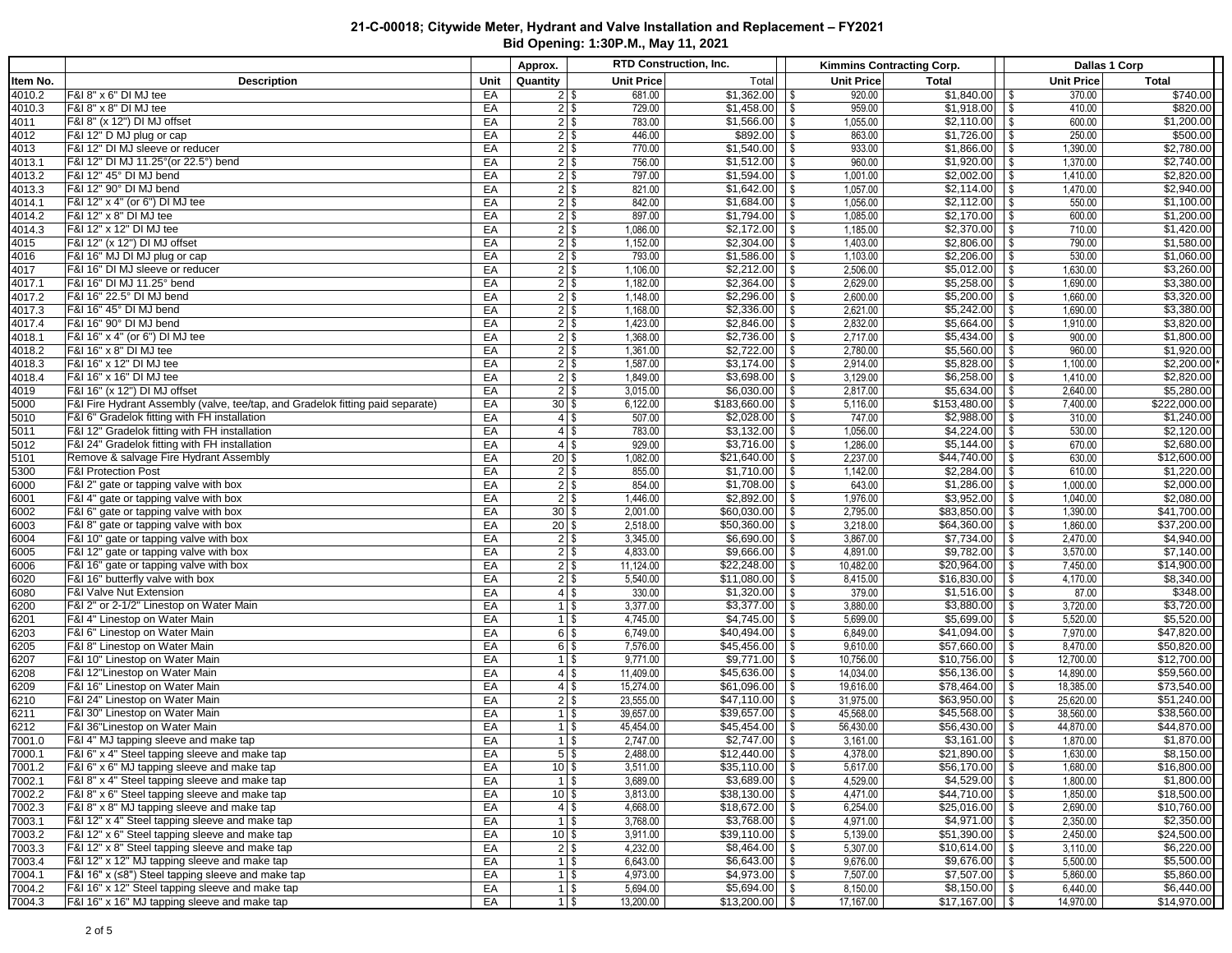|                      |                                                                                                                       |           | Approx.                                  |                      | RTD Construction, Inc.   |                                            | Kimmins Contracting Corp.                 |                        | Dallas 1 Corp              |
|----------------------|-----------------------------------------------------------------------------------------------------------------------|-----------|------------------------------------------|----------------------|--------------------------|--------------------------------------------|-------------------------------------------|------------------------|----------------------------|
| Item No.             | <b>Description</b>                                                                                                    | Unit      | Quantity                                 | <b>Unit Price</b>    | Total                    | Unit Price                                 | <b>Total</b>                              | <b>Unit Price</b>      | <b>Total</b>               |
| 8100                 | F&I 3/4" or 1" meter service (0-15')                                                                                  | EA        | $300$ \$                                 | 1,934.00             | \$580,200.00             | 1,605.00<br>$\sqrt{3}$                     | $$481,500.00$ \ \$                        | 1.900.00               | \$570,000.00               |
| 8101                 | F&I 3/4" meter service (+15-80')                                                                                      | EA        | $300$ \$                                 | 2,343.00             | $$702,900.00$ \ \ \$     | 1,860.00                                   | $$558,000.00$ \ \$                        | 3,100.00               | \$930,000.00               |
| 8102                 | F&I 3/4" meter service (+80-150')                                                                                     | EA.       | $10$ \ \$                                | 3,256.00             |                          | 5,008.00                                   | $$50,080.00$ \ \ \$                       | 4,760.00               | \$47,600.00                |
| 8103                 | F&I 3/4" or 1" Dual meter service (0 - 15')                                                                           | EA.       | $10$ \$                                  | 2,216.00             |                          | 2,820.00                                   | $\overline{$28,200.00}$ \ \$              | 2,615.00               | \$26,150.00                |
| 8104                 | F&I 3/4" or 1" Dual meter service (+15'-80')                                                                          | EA.       | $10$ \ \$                                | 2,340.00             | \$23,400.00              | 4,799.00<br>$\sqrt{3}$                     | $\frac{1}{2}$ \$47,990.00 \ \ \$          | 3,770.00               | \$37,700.00                |
| 8105                 | F&I 3/4" Dual meter service (+80'-150')                                                                               | EA.       | $10$ s                                   | 2,478.00             | \$24,780.00              | $\sqrt{3}$<br>5,205.00                     | $$52,050.00$ \ \\$                        | 4,300.00               | \$43,000.00                |
| 8106                 | F&I 1" Dual meter service (+80'-150')                                                                                 | EA.       | $10$ \ \$                                | 3,749.00             | \$37,490.00              | l \$<br>5,518.00                           | $$55,180.00$ \ \ \$                       | 4,390.00               | \$43,900.00                |
| 8107                 | F&I 1" or 1-1/2" meter service (+15'-80"                                                                              | EA        | $10$ \ \$                                | 3,311.00             | \$33,110.00              | l \$<br>4,763.00                           | $$47,630.00$ \ \ \$                       | 3,975.00               | \$39,750.00                |
| 8108                 | F&I 1" or 1-1/2" meter service (+80'-150')                                                                            | EA        | $10$ \ \$                                | 3,956.00             | \$39,560.00              | 4,988.00<br>l \$                           | $$49,880.00$ \ \$                         | 5,670.00               | \$56,700.00                |
| 8109                 | F&I 1-1/2" or 2" meter service (0-15')                                                                                | EA        | $10$ \ \$                                | 3,587.00             | \$35,870.00              | <b>S</b><br>3,132.00                       | $$31,320.00$ \ \\$                        | 3,170.00               | \$31,700.00                |
| 8110                 | F&I 2" DDCV and service (0-15')                                                                                       | EA        | $10$ \ \$                                | 3,794.00             | \$37,940.00              | $\sqrt{3}$<br>4,817.00                     | $$48,170.00$ \ \ \$                       | 5,020.00               | \$50,200.00                |
| 8300                 | Install city-provided 3" meter (slab or vault to be paid separate)                                                    | EA        | $5$   \$                                 | 1,183.00             | \$5,915.00               | 8,583.00<br>$\sqrt{3}$                     |                                           | 10,840.00              | \$54,200.00                |
| 8301                 | Install city-provided 4" meter (slab or vault to be paid separate)                                                    | EA        | $5$ \$                                   | 1,459.00             | \$7,295.00<br>\$4,791.00 | l \$<br>7,755.00                           | $$38,775.00$ \ \\$                        | 10,440.00              | \$52,200.00                |
| 8302<br>8303         | Install city-provided 6" meter (slab or vault to be paid separate)                                                    | EA<br>EA  | $3 \mid \frac{6}{5}$<br>$3$ \ $\sqrt{3}$ | 1,597.00<br>1,734.00 | \$5,202.00               | <b>S</b><br>10,018.00<br>l \$<br>16,011.00 | $$30,054.00$ \ \ \$<br>$$48,033.00$ \ \\$ | 13,070.00<br>19,090.00 | \$39,210.00<br>\$57,270.00 |
| 8320                 | Install city-provided 8" meter (slab or vault to be paid separate)<br>Install 4" double detector check valve assembly | EA        | $1$   \$                                 | 1,597.00             | \$1,597.00               | 5,681.00<br>l \$                           | $$5,681.00$ \ \ \$                        | 5,760.00               | \$5,760.00                 |
| 8321                 | Install 6" double detector check valve assembly                                                                       | EA        | $1$   \$                                 | 1,734.00             | \$1,734.00               | 7,911.00<br>l \$                           |                                           | 7,330.00               | \$7,330.00                 |
| 8322                 | Install 8" double detector check valve assembly                                                                       | EA        | $1$ \ $\frac{1}{3}$                      | 1,872.00             | \$1,872.00               | <b>S</b><br>8,950.00                       | $$8,950.00$ \ \ \$                        | 10,900.00              | \$10,900.00                |
| 8323                 | Install 10" double detector check valve assembly                                                                      | EA        | $1$ \ $\sqrt$                            | 2,010.00             | \$2,010.00               | $\sqrt{3}$<br>12,261.00                    |                                           | 13,970.00              | \$13,970.00                |
| 8324                 | Install 12" double detector check valve assembly                                                                      | EA        | $1$ \ $\sqrt$                            | 2,148.00             |                          | 13,225.00                                  |                                           | 27,730.00              | \$27,730.00                |
| 8404                 | F&I auxiliary materials for above-ground large service w/ 12'x5' slab                                                 | EA        | $1$ \ $\sqrt$                            | 5,008.00             | \$5,008.00               | 6,248.00<br>$\sqrt{3}$                     | $$6,248.00$ \ \\$                         | 2,580.00               | \$2,580.00                 |
| 8405                 | F&I auxiliary materials for above-ground large service w/ 12'x9' slab                                                 | EA        | $1$ \ $\sqrt$                            | 5,559.00             | \$5,559.00               | 5,653.00<br>l \$                           | $$5,653.00$ \ \\$                         | 3,250.00               | \$3,250.00                 |
| 9200                 | Furnish, place and compact limerock base                                                                              | <b>CY</b> | $50$ \$                                  | 207.00               | \$10,350.00              | $\sqrt{S}$<br>282.00                       | $$14,100.00$ \ \ \$                       | 300.00                 | \$15,000.00                |
| 9201                 | Furnish, place and compact crushed concrete base                                                                      | CY        | $100$ \$                                 | 210.00               | \$21,000.00              | $\sqrt{S}$<br>274.00                       | $$27,400.00$ \ \\$                        | 300.00                 | \$30,000.00                |
| 9202                 | Furnish and place approved flowable fill                                                                              | <b>CY</b> | $100$ \$                                 | 233.00               | \$23,300.00              | l \$<br>334.00                             | $$33,400.00$ \ \ \$                       | 400.00                 | \$40,000.00                |
|                      | Furnish, place and compact asphalt patch (Superpave Type SP 12.5 or Type SP 9.5)                                      |           |                                          |                      |                          |                                            |                                           |                        |                            |
| 9203                 | $w' < 8$ SY or $< 1.5$ Tons)                                                                                          | SY-IN     | $500$ \$                                 | 133.00               | \$66,500.00              | 151.00<br>l \$                             | $$75,500.00$ \ \ \$                       | 130.00                 | \$65,000.00                |
|                      | Furnish, place and compact asphalt concrete base or surface course, (Superpave                                        |           |                                          |                      |                          |                                            |                                           |                        |                            |
| 9205                 | <b>Type SP-12.5)</b>                                                                                                  | TN        | $50$ \ $\frac{6}{3}$                     | 741.00               | \$37,050.00              | l \$<br>155.00                             | $$7,750.00$ \ \ \$                        | 1,150.00               | \$57,500.00                |
| 9207                 | Furnish, place, grade and compact asphaltic concrete overlay (Superpave Type SP-                                      | <b>TN</b> | $50$ \$                                  | 709.00               | \$35,450.00              | 155.00<br>$\sqrt{3}$                       | $$7,750.00$ \ \$                          | 1,150.00               | \$57,500.00                |
| 9208                 | Mobilization to perform mechanical milling                                                                            | EA        | $4$ \ $\frac{6}{3}$                      | 1,288.00             | \$5,152.00               | <b>S</b><br>626.00                         |                                           | 1,150.00               | \$4,600.00                 |
| 9209                 | Mechanical milling of asphalt roadways in 1-inch increments                                                           | SY-IN     | $1,000$ \$                               | 26.00                | \$26,000.00              | $\sqrt{S}$<br>25.00                        | $$25,000.00$ \ \ \$                       | 30.00                  | \$30,000.00                |
| 9210                 | Restore 6" thick concrete driveway                                                                                    | <b>SY</b> | $200$ \$                                 | 109.00               | \$21,800.00              | l \$<br>160.00                             | $$32,000.00$ \ \ \$                       | 120.00                 | \$24,000.00                |
| 9211                 | Restore brick pavement, including base material                                                                       | SY        | $20$ \$                                  | 207.00               | \$4,140.00               | 172.00<br>l \$                             |                                           | 200.00                 | \$4,000.00                 |
| 9212                 | Install Brick pavement furnished by City, Contractor F&I base material                                                | SY        | $100$ \$                                 | 169.00               | \$16,900.00              | <b>S</b><br>119.00                         | $$11,900.00$ \ \ \$                       | 200.00                 | \$20,000.00                |
| 9250                 | Furnish materials & Install Signalization loops                                                                       | EA        | $5$ \ $\sqrt{3}$                         | 2,750.00             | \$13,750.00              | $\sqrt{3}$<br>2,105.00                     |                                           | 2,020.00               | \$10,100.00                |
| 9300                 | Furnish and install Type "D" concrete curb                                                                            | LF        | $100$ \$                                 | 104.00               |                          | 68.00                                      | $$6,800.00$ \ \ \$                        | 59.00                  | \$5,900.00                 |
| 9301                 | Furnish and install valley curb                                                                                       | LF        | $20$ \$                                  | 108.00               | \$2,160.00               | 74.00<br>1\$                               | $$1,480.00$ \\$                           | 81.00                  | \$1,620.00                 |
| 9302                 | Furnish and install Miami curb                                                                                        | LF        | $100$ \$                                 | 111.00               | \$11,100.00              | 77.00<br>  \$                              | $$7,700.00$ \ \ \$                        | 85.00                  | \$8,500.00                 |
| 9303                 | Furnish and install Type "F" concrete curb                                                                            | LF        | $100$ \$                                 | 111.00               | \$11,100.00              | 95.00<br>l \$                              | $$9,500.00$ \ \$                          | 86.00                  | \$8,600.00                 |
| 9304                 | Furnish and install stone or precast curb                                                                             | LF        | $20$ \$                                  | 142.00               | \$2,840.00               | l \$<br>237.00                             |                                           | 130.00                 | \$2,600.00                 |
| 9305                 | Remove and install existing stone curb                                                                                | LF        | $10$ \ \$                                | 101.00               | \$1,010.00               | 235.00<br>l \$                             |                                           | 110.00                 | \$1,100.00                 |
| 9306                 | Furnish and install asphaltic concrete curb                                                                           | LF        | $10$ S                                   | 129.00               | \$1,290.00               | 94.00<br>l \$                              | $$940.00$ \ \$                            | 26.00                  | \$260.00                   |
| 9307                 | Furnish and install 4" thick concrete sidewalk                                                                        | SY        | $300$ \$                                 | 95.00                | \$28,500.00              | $\sqrt{3}$<br>110.00                       | $$33,000.00$ \ \ \$                       | 77.00                  | \$23,100.00                |
| 9308                 | Furnish and install paver block sidewalk or driveway                                                                  | SY        | $50$ \ \$                                | 258.00               | $$12,900.00$ \ \ \$      | 288.00                                     |                                           | 300.00                 | \$15,000.00                |
| 9309                 | Grade and sod roadside/ditch bottoms and sides - Bahia                                                                | SY        | $1,000$ \$                               | 23.00                | $$23,000.00$ \ \$        | 22.00                                      | $$22,000.00$ \ \ \$                       | 6.30                   | \$6,300.00                 |
| 9310                 | Grade and sod roadside/ditch bottoms & sides - St. Augustine                                                          | SY        | $1,000$ \$                               | 32.00                | \$32,000.00              | 33.00<br>$\sqrt{3}$                        | $$33,000.00$ \ \$                         | 7.60                   | \$7,600.00                 |
| 9311                 | Grade, fertilize, sprig, and hydro-seed roadside                                                                      | <b>SY</b> | $50$ \$                                  | 64.00                | \$3,200.00               | 55.00<br><b>S</b>                          |                                           | 34.00                  | \$1,700.00                 |
|                      | F&I detectable warnings on concrete walking surfaces                                                                  | EA        | $6$ \ $$$                                | 452.00               | $\sqrt{$2,712.00}$       | $\sqrt{3}$<br>532.00                       |                                           | 570.00                 | \$3,420.00                 |
| 9312<br>9400<br>9410 | Grout abandoned pipe<br>Place and compact backfill soils                                                              | CY<br>CY  | $2$ \$<br>$2$ $\sqrt{ }$                 | 1,047.00<br>97.00    |                          | 605.00<br>149.00                           | $$298.00$ \ \$                            | 900.00<br>100.00       | \$1,800.00<br>\$200.00     |
|                      | Furnish, place and compact backfill soils                                                                             |           |                                          |                      | $$258.00$ \ \ \$         |                                            |                                           |                        | \$300.00                   |
| 9411<br>9500         | Furnish, form and place reinforced concrete                                                                           | CY<br>CY  | $2$ \$<br>$2$ \$                         | 129.00<br>644.00     |                          | 173.00<br>1,027.00                         | $$346.00$ \ \ \$<br>$$2,054.00$ \ \ \$    | 150.00<br>560.00       | \$1,120.00                 |
| 9504                 | Replace damaged but not marked sanitary laterals, w PVC                                                               | LF        | $50$ \$                                  | 172.00               |                          | 221.00                                     |                                           | 210.00                 | \$10,500.00                |
| 9505                 | Video photography                                                                                                     | LF        | $100$ \$                                 | 9.00                 | $$900.00$ \ \$           | 3.10                                       | $$310.00$ \ \$                            | 18.00                  | \$1,800.00                 |
| 9600                 | Demolish and Remove Large service vault                                                                               | EA        | $1$ \ $\sqrt$                            | 4,059.00             | \$4,059.00               | $\sqrt{3}$<br>4,812.00                     |                                           | 4,190.00               | \$4.190.00                 |
| 9601                 | Demolish and Remove Large service concrete slab                                                                       | EA        | $1 \,$ $\sqrt{3}$                        | 1,210.00             |                          | 1,210.00                                   |                                           | 1,080.00               | \$1,080.00                 |
| 9701                 | Excavation and removal of muck                                                                                        | CY        | $2$ \$                                   | 258.00               | \$516.00                 | $\sqrt{S}$<br>621.00                       |                                           | 93.00                  | \$186.00                   |
| 9801                 | Root Pruning                                                                                                          | LF        | $20$ \$                                  | 32.00                | \$640.00                 | 5.60<br>$\sqrt{S}$                         |                                           | 7.60                   | \$152.00                   |
| 9900                 | Excavation exploratory pits (10'x10' x 5' deep)                                                                       | EA        | 10 S                                     | 500.00               | \$5,000.00               | 500.00<br>$\sqrt{2}$                       | $$5,000.00$ \ \ \$                        | 500.00                 | \$5,000.00                 |
| 9920                 | F&I blow-off assembly w/valve & meter box, per Detail 2.16                                                            | EA        | $5$ $\sqrt$                              | 1,941.00             | $$9,705.00$ \ \ \$       | 2,807.00                                   | $$14,035.00$ \ \ \$                       | 2,000.00               | \$10,000.00                |
|                      |                                                                                                                       |           |                                          |                      |                          |                                            |                                           |                        |                            |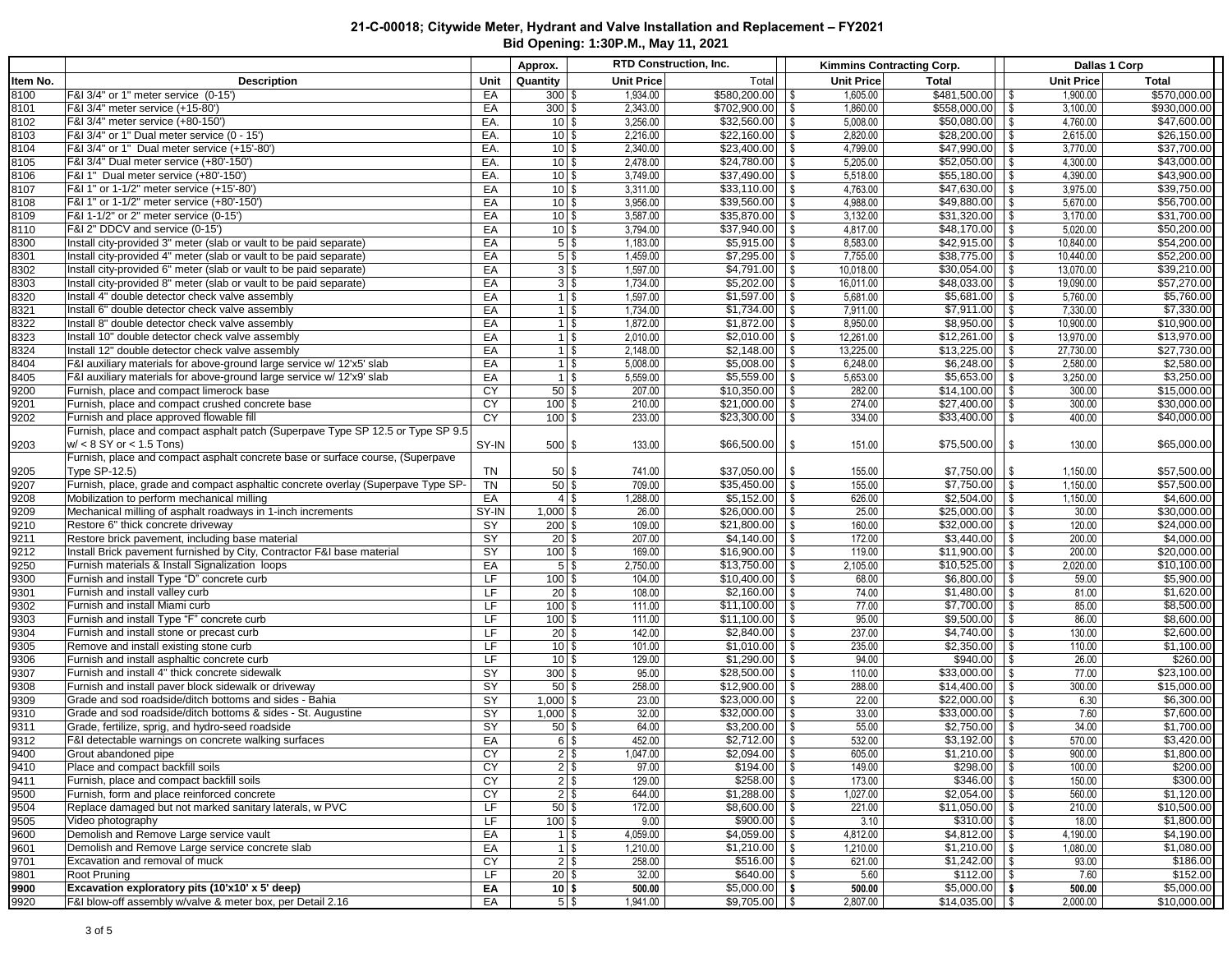|          |                                                                    |      | Approx.  | <b>RTD Construction, Inc.</b> |              | Kimmins Contracting Corp. |            |              | Dallas 1 Corp     |              |  |
|----------|--------------------------------------------------------------------|------|----------|-------------------------------|--------------|---------------------------|------------|--------------|-------------------|--------------|--|
| Item No. | <b>Description</b>                                                 | Unit | Quantity | <b>Unit Pricel</b>            | Total        |                           | Unit Price | Total        | <b>Unit Price</b> | Total        |  |
| 9921     | F&I blow-off assembly w/valve & meter box, per Detail 2.17         | EA   |          | 2.504.00                      | \$12,520.00  |                           | 2.570.00   | \$12,850.00  | 4,310.00          | \$21,550.00  |  |
| 9930     | Furnish & install precast thrust blocks                            | EA   |          | 307.00                        | \$1,842.00   |                           | 522.00     | \$3,132.00   | 60.00             | \$360.00     |  |
| 9931     | Furnish, form & pour concrete thrust blocks                        | СY   |          | 695.00                        | \$695.00     |                           | 1.348.00   | \$1,348.00   | 360.00            | \$360.00     |  |
| 9940     | Cut into existing asbestos concrete pipe                           | EA   |          | 2.576.00                      | \$2,576.00   |                           | 2.240.00   | \$2,240,00   | 3.590.00          | \$3,590.00   |  |
| 9980     | Contingency allowance - to be used by City                         | LS   |          | 300.000.00                    | \$300,000.00 |                           | 300.000.00 | \$300,000.00 | 300.000.00        | \$300,000.00 |  |
| 10000    | <b>Payment and Performance Bond Allowance</b>                      | LS   |          | 50.000.00                     | \$50,000.00  |                           | 50.000.00  | \$50,000.00  | 50.000.00         | \$50,000.00  |  |
|          |                                                                    |      |          |                               |              |                           |            |              |                   |              |  |
| 11000    | Maintenance of Traffic Allowance (3% of Work Order or cost+markup) | LS   |          | 350,000,00                    | \$350,000.00 |                           | 350,000,00 | \$350,000.00 | 350,000.00        | \$350,000.00 |  |